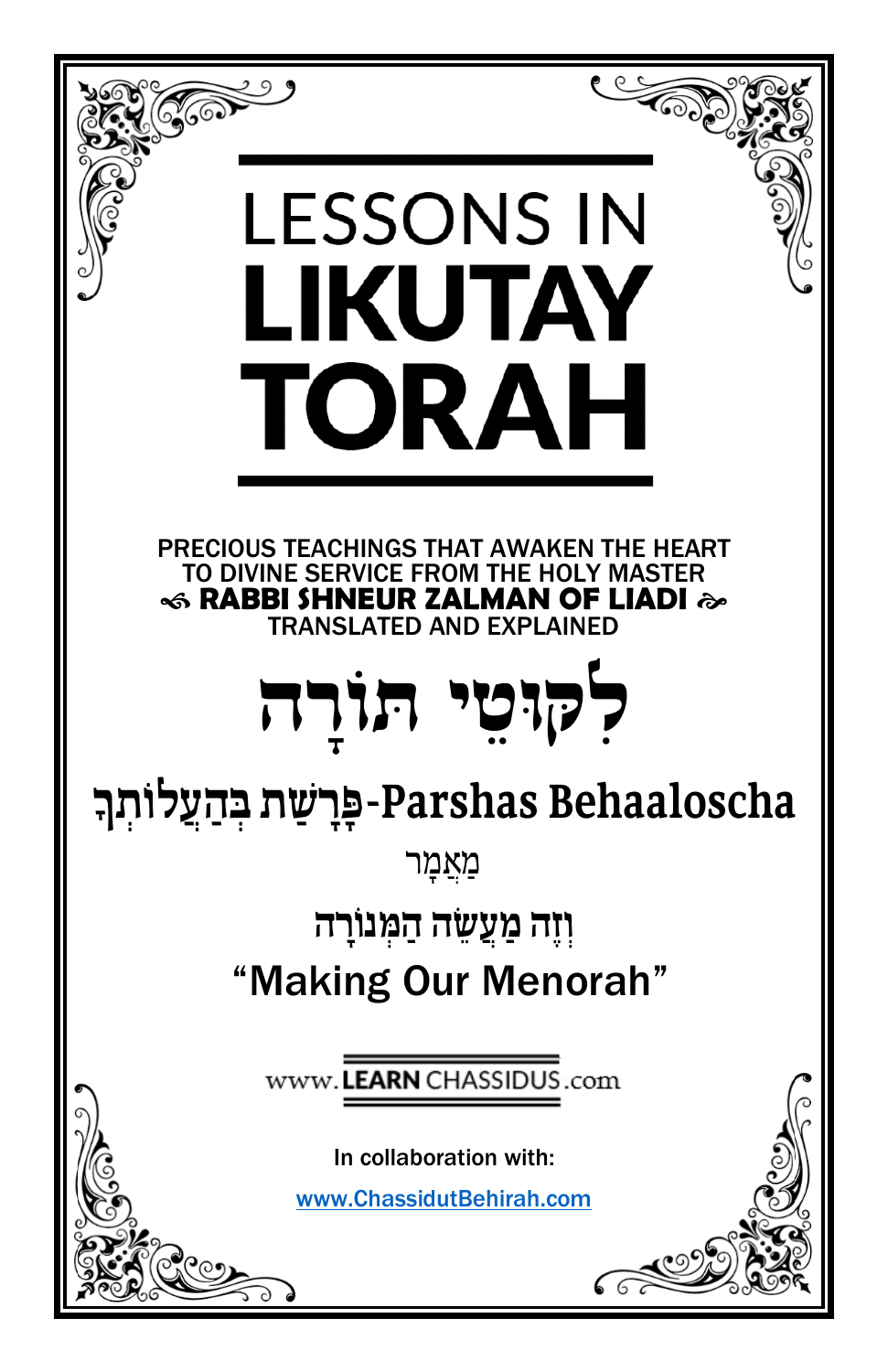ב"ה

# **Please Donate to Keep this Project Going!**

Please help this project continue so that Torah Or and Likutei Torah will be available to Jews around the world in the language they understand.

### **Please become a monthly donor of \$18.**

## **Please make yourself available to the Alter Rebbe, who wants his maamarim to be available to every Jew in the world.**

**Please take 5 minutes and sign up online at [www.Donorbox.org/LearnChassidus](http://www.donorbox.org/LearnChassidus) to become a monthly donor of \$18.** 

With these \$18 a month, you will have the tremendous merit of having translated the Torah Or and Likutei Torah, making it available to Jews all around the world, and will receive the tremendous merit and blessings that come with that!

For additional sponsorship opportunities, or questions on the project, email me at [lessonsinlikutaytorah@gmail.com](mailto:lessonsinlikutaytorah@gmail.com)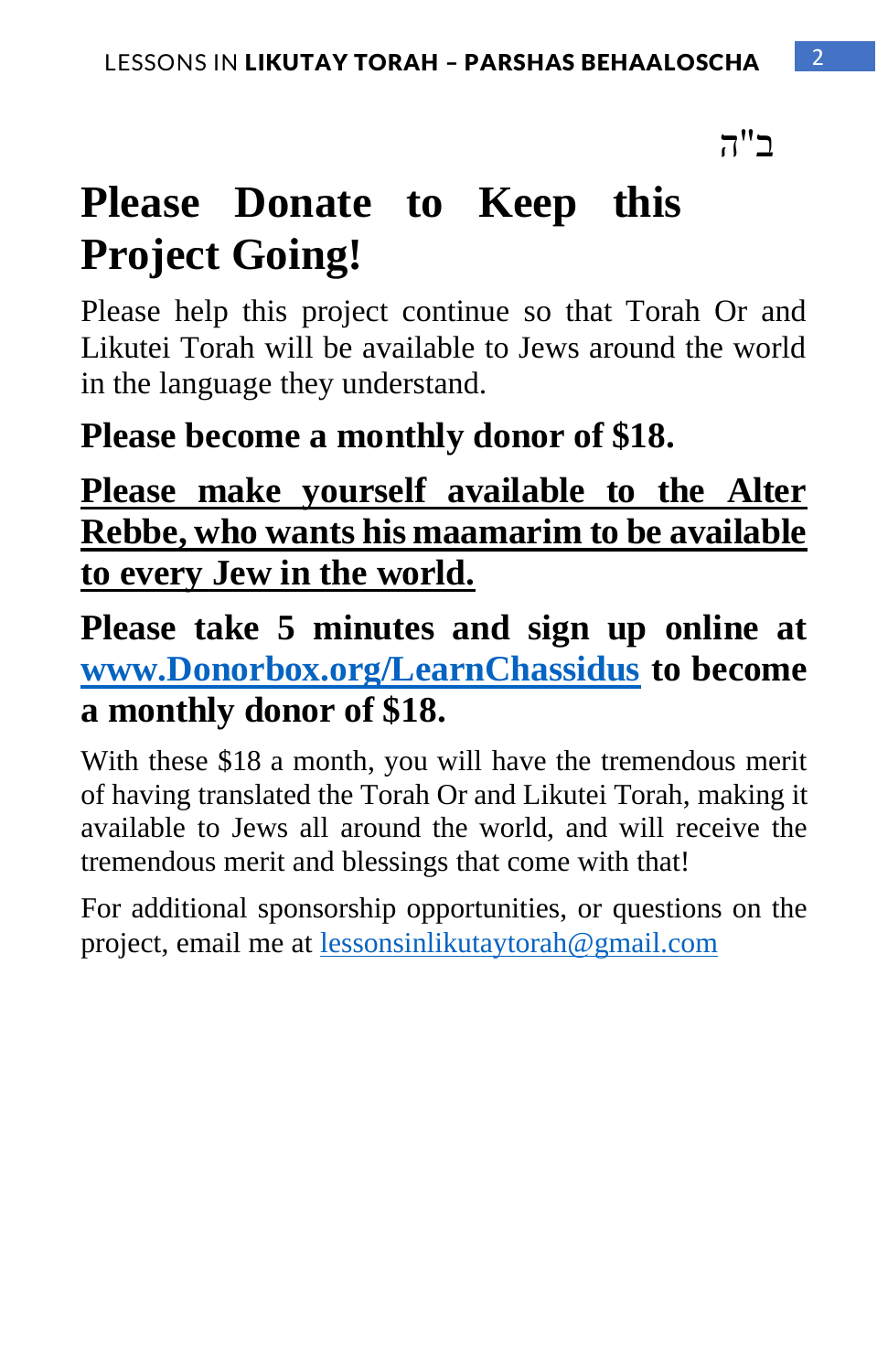# **Likutay Torah ִל ּק י ּתוֹ רָ ה ּו ֵט**

## **Behaaloscha Parshas**-**פ ָּרָּ ש ַׁת ְּ ב הֲעל ֹו ְּת ָּך**

מַאֲמֵר

 $^{\rm 1}$ וְזֶה מַעֲשֶׂה הַמְּנוֹרָה

דף לב' עַמוּד ד'

"Making Our Menorah"

At the beginning of the Parsha, Hashem describes the making of the Menorah in the Mishkan. The Alter Rebbe teaches that the Menorah is a metaphor for the Jewish People, especially during the time of Exile, and explains lessons in our service of Hashem by relating the process by which the Menorah in the Mishkan was made, and explaining how that process can be used in our own service of Hashem to make each of us into a "Menorah" that illuminates our surrounding.

1 **C**hapter( א(

"וְזֶה מַעֲשֶׂה הַמְּנוֹרָה, מִקְשָׁה זַהֲב. עַד יְרֶבָה, עַד פְּרְחָה [מִקְשָׁה הִוא כַּמַּרְאֵה "אֲשֶׁר הֶרְאָה ה' אֶת מֹשֶׁה כֵּן עַשַׂה אֵת הַמִּנֹרה]. )פ ָרָ ש ָ תֵׂ נו ח, ד( :

**"And this is how the Menorah was made:** one solid **piece of gold was beaten** into this shape. All of its components, **including its base and its** ornamental **flower designs** [**were** made from one piece of gold **beaten** into the shape of a Menorah. **Just as Hashem showed Moshe, so did he make the Menorah.]"** (Bamidbar 8:4)

<sup>)ֶ</sup>נֱא ַמר ְ ב ַש ָבת ָפָר ַשת ְ ב ַהֲעל ו ְת סִ יוָ ן תקנ"ה, ִ ב ְסע וָ דה ְש ִלי ִשית, ְ ב ִבי ק ור ָב ֲעָייָרה ִל ַאִ די ָך , י"ט <sup>1</sup> כִשְׁדַּר בַּעֲיִירַה לְאַזְנִי.).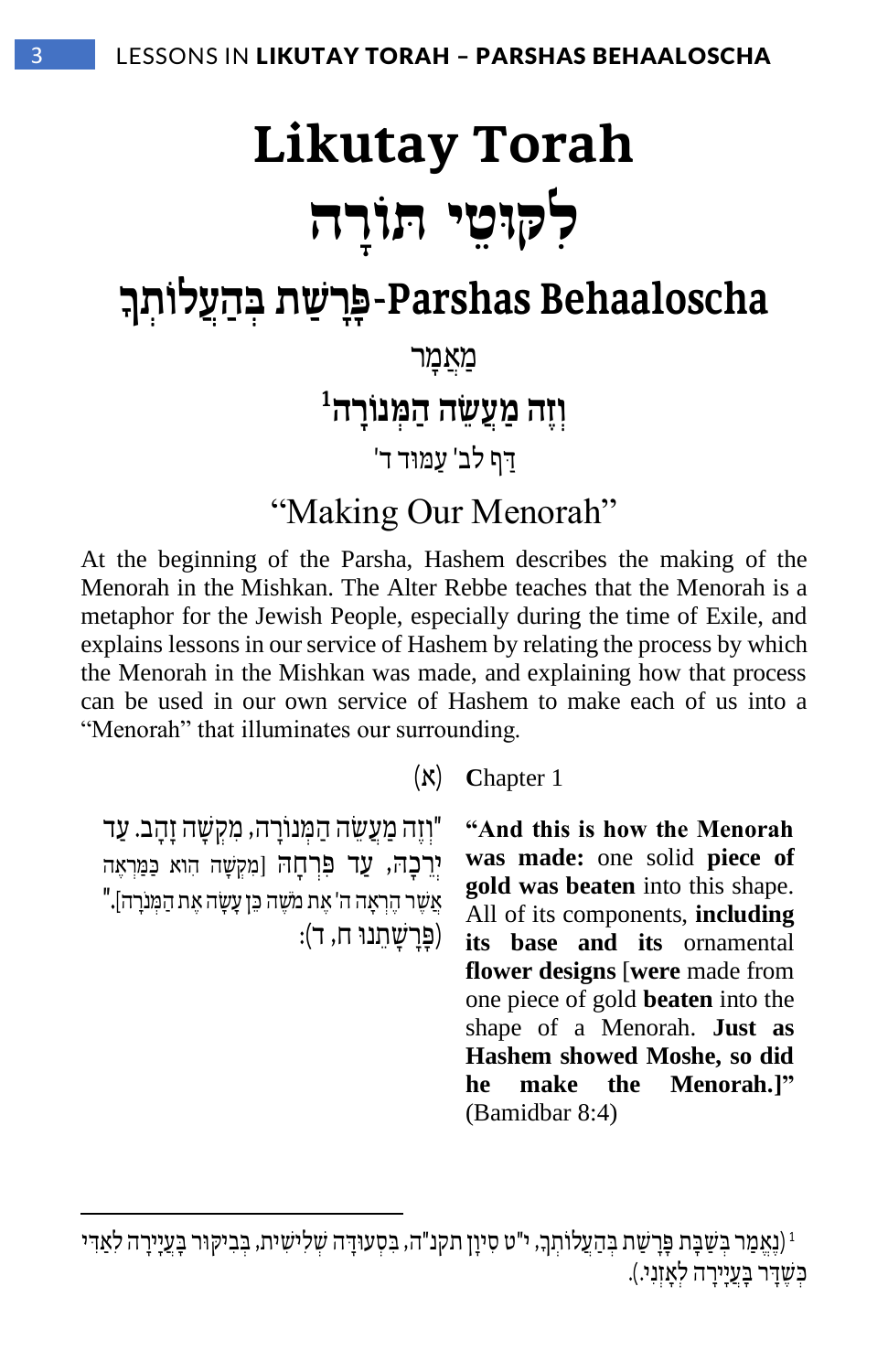| הִנֵּה מִנוֹרָה נִקְרֵאת כִּנַסֶת־יִשְׂרָאֵל -<br>שֶׁהִיא קְדוּשַׁת כִּלַל נִשְׁמוֹת יִשְׂרָאֵל.                                                                                                                                                                          | Now, the Menorah is also a<br>reference to the level in Sefiros<br>of Malchus of Atzilus, called<br>"Knesses Yisrael," which is the<br>collective holiness of the of all<br>the Jewish souls.                                                                              |
|---------------------------------------------------------------------------------------------------------------------------------------------------------------------------------------------------------------------------------------------------------------------------|----------------------------------------------------------------------------------------------------------------------------------------------------------------------------------------------------------------------------------------------------------------------------|
| ּכַּמְּבוֹאָר בִּמְנוֹרַת זִכַרְיָהִיּ:                                                                                                                                                                                                                                   | This concept is expressed in the<br>prophecy of Zecharya, where<br>he has a vision of a Menorah (in<br>the Haftora of this week's Parsha,<br>Zecharya $4:1-6$ :                                                                                                            |
| ["וַיָּשָׁב הַמַּלְאָךְ הַדֹּבֵר בִּי וַיְעִירֵנִי כְּאִישׁ אֲשֶׁר<br>יֵעוֹר מִשְׁנַתוֹ:                                                                                                                                                                                  | ["And the angel who was<br>speaking to me previously<br>returned to me and woke me up<br>like one who wakes up from<br>sleep.                                                                                                                                              |
| וַיֹּאמֵר אֵלַי מַה אַתַּה רֹאֵה? וַאמַר: רַאִיתִי וְהִנֵּה<br>מְנוֹרַת זָהָב כָּלָה וְגָלָה עַל רֹאשָׁה וְשִׁבְעָה נֵרֹתֵיהָ<br>עַלֵיהָ שִׁבְעָה וְשִׁבְעָה מוּצָקוֹת לַנֵּרוֹת אֲשֶׁר עַל<br>ראשָה: וּשִׁנַיִם זֵיתִים עָלֵיהָ אֵחָד מִימִין הַגְּלָה<br>ואחד על שמאלה: | And he said to me, "What do<br>you see?" I said, "I see a<br>Menorah of pure gold, with a<br>bowl of oil above it, with seven<br>lamps on it, with seven small<br>pipes carrying oil to each lamp<br>on its top. There are two olive<br>trees next to it, one to the right |

ן יָאָה יַלְקוּט שִׁמְעוֹנִי צְפַנְיָה, רֵמֵו תקסו. תּוֹרָה אוֹר מִקֵץ לב, ב).  $^2$ 

<sup>3</sup>The term, "Knesses Yisrael" - the "gathering of Yisrael (the Jewish People)," is a reference to the spiritual source of the entire Jewish People on the level of Malchus of Atzilus. On that level, all the Jewish souls are united with each other and their connection to Hashem is fully revealed. This is in contrast to how the souls of the Jewish People exist on the various spiritual levels of Beria, Yetzira, and Asiya, where the Jewish People exist as individuals with varying degrees of separation between one soul and another and between the souls and Hashem. See Tanya (Chapter 2) at length for a similar explanation of how Jewish souls exist in the world of Atzilus. [In Tanya, chapter 2, however, the explanation is related towith the way that Jewish souls exist in Chochma of Atzilus. However, a similar relationship exists in Malchus of Atzilus (Knesses Yisrael), but on a somewhat lower level of Divine revelation].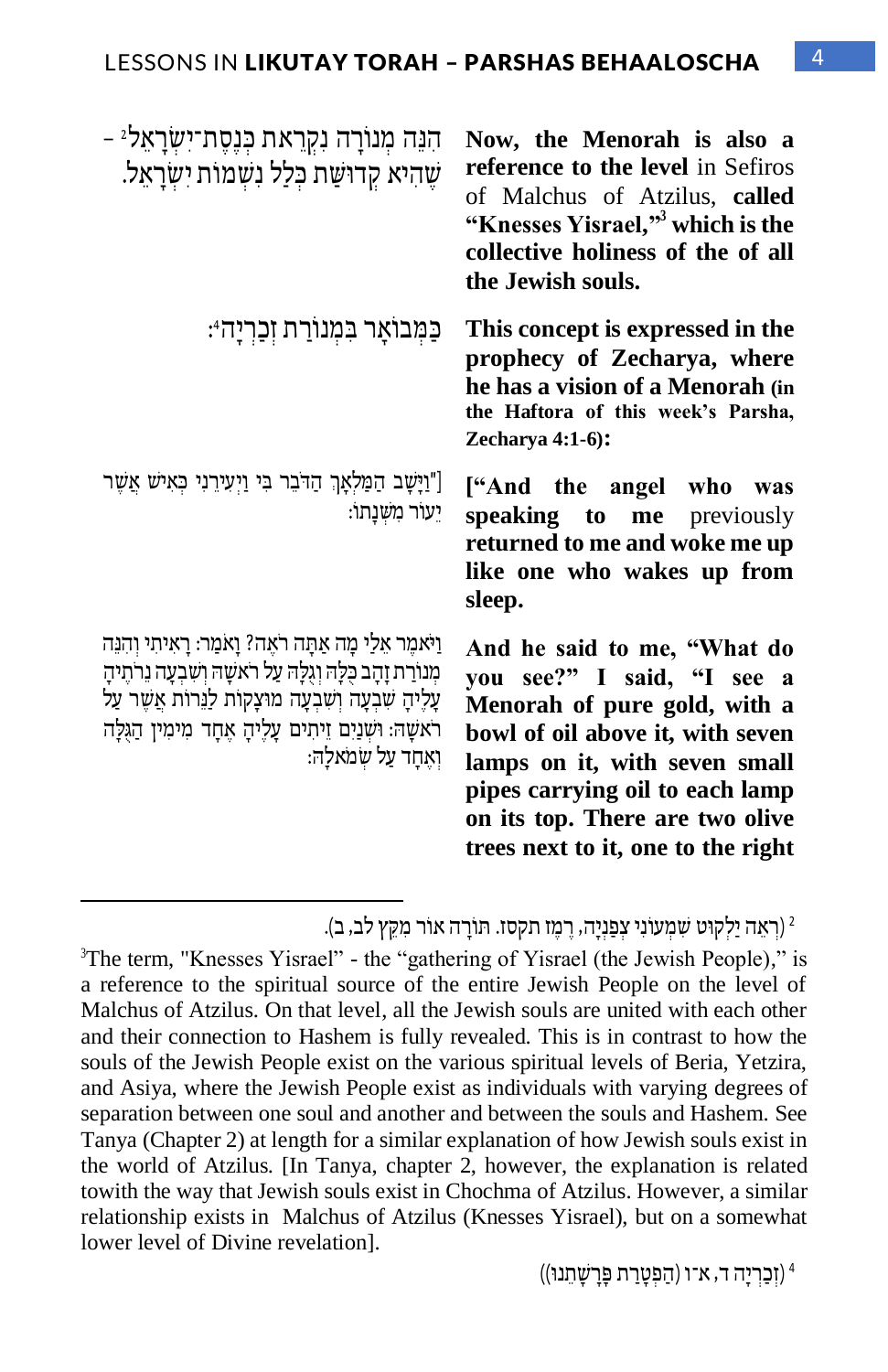**of the bowl of oil and one to its left."<sup>5</sup>**

ָוְאַ עַן וָאמַר אֶל הַמַּלְאָךְ הַדֹּבֵר בִּי לֵאמֹר מָה אֵלֶּה  $\mathbf{M}$ ני:

ַוַיַּעַן הַמַּלְאָךְ הַדֹּבֵר בִּי, וַיֹּאמֶר אֵלַי:] הַלוֹא יָדַעָתַ מַה [הֵמַה אֵלֶה? וַאמַר: לֹא אֲדֹנִי.] וַיַּעַן [וַיֹּאמֵר אֵלַי לֵאמֹר,] זֶה דְּבָר ה' [אֵל זִרְבָּבֶל לֵאמר: לֹא בְחַיִל וְלֹא בְכֹחַ, כִּי אִם בְּרוּחִי אָמַר ה' צבאות."]

**And I lifted my voice, and I said to the angel who was speaking to me, saying, "What are these, my master?"**

**And the angel who was speaking to me earlier asked me,] "Do you know what [these are?" And I said: "No, my master."] And he answered, [and he said to me saying,] "This** vision of the Menorah **is the** representation of the **word of Hashem [to Zerubavel, 6 saying, "Not with an army or physical strength** will you succeed in building the Beis Hamikdash, **but with my Spirit** that will

 $<sup>5</sup>$  The following is a visual representation of Zecharya's vision: A Menorah with</sup> a large bowl of oil suspended above it and 49 small pipes flowing from the bowl into the lamps of the Menorah; seven small pipes to each lamp of the Menorah. In addition, there were two olive trees next to the bowl of oil, one on the right and one on the left. See image.



6 Zerubavel was another name for Nechemya ben Chachalya, a great Jewish sage who was an officer in the court of Koresh, king of the Persians. He was instrumental in the building of the Second Beis Hamikdash and of the city of Yerushalayim.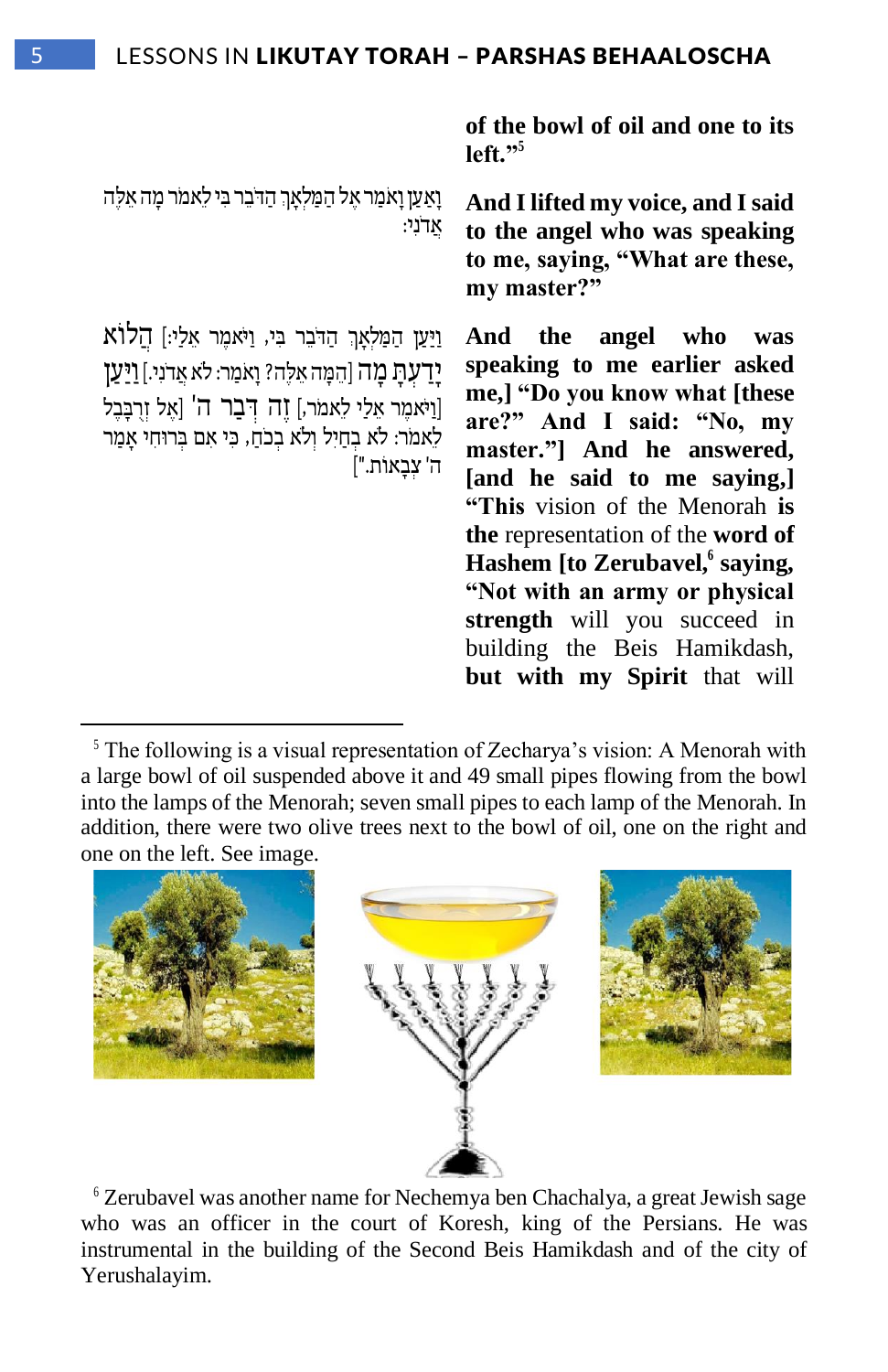convince the king to personally support its construction, **said Hashem."]**

**The Menorah** in this vision **is referred to as "the Word of Hashem." This also refers to** what it says in Tehilim (33:6), **"With the Word of Hashem the heavens were created,"** which is the level of Malchus of Atzilus, which is the revelation of Hashem **that gives life to all the worlds.<sup>7</sup>**

שְׁהִיא כִּנְסֶת־יִשְׂרַאֵל - עַל שֶׁם שְׁמְּכַנֶסֶת בְּתוֹכָהּ בְחִינַת אֱלהוּת הַנִּקְרָא 'יִשְׂרָאֵל' - 'סוֹבֵב כָּל עָלִמִין', כִּמוֹ שֵׁכָּתוּב (וַיִּשְלַח לג, כ): "וַיִּקְרָא לוֹ אֵׂ ל אֱ ל הֵׂ י יִ ש ְ רָ אֵׂ ל".

הַמְנוֹרָה הִיא "דְּבַר ה'" - הוֹא אֲשַׁר "בדבר ה' שמים נעשו" (תהלים לג, ו),

המחיה כֵּל הַעוֹלַמוֹת.

**This level also corresponds to 'Knesses Yisrael' (the gathering of Yisrael), which is called by this name because it 'gathers' inside itself the revelation of Hashem called 'Yisrael,' which is the level** of Ze'eir Anpin **that 'Surrounds**  (transcends) **all the** created **worlds,' as it is written (Bereshis 33:20), "And he (Yaakov) called Him (Hashem), G-d, who is the G-d of Yisrael."**

We see that Hashem associated His Name with Yisrael (since He is called the G-d of Yisrael), and this is a reference to the revelation of Hashem known as 'Ze'eir Anpin,' which is the set of six emotional attributes of Atzilus. These attributes "surround" all worlds in the same way that a person's speech and action are motivated by his emotions. Thus, the emotions 'encompass' his speech and actions. This is in contrast to Malchus of Atzilus, which is the creative power that is directly involved

<sup>7</sup> Malchus of Atzilus has two aspects: The "outer" aspect is known as Hashem's "speech," which creates all the worlds. Its "inner" aspect is how Malchus contains all Jewish souls.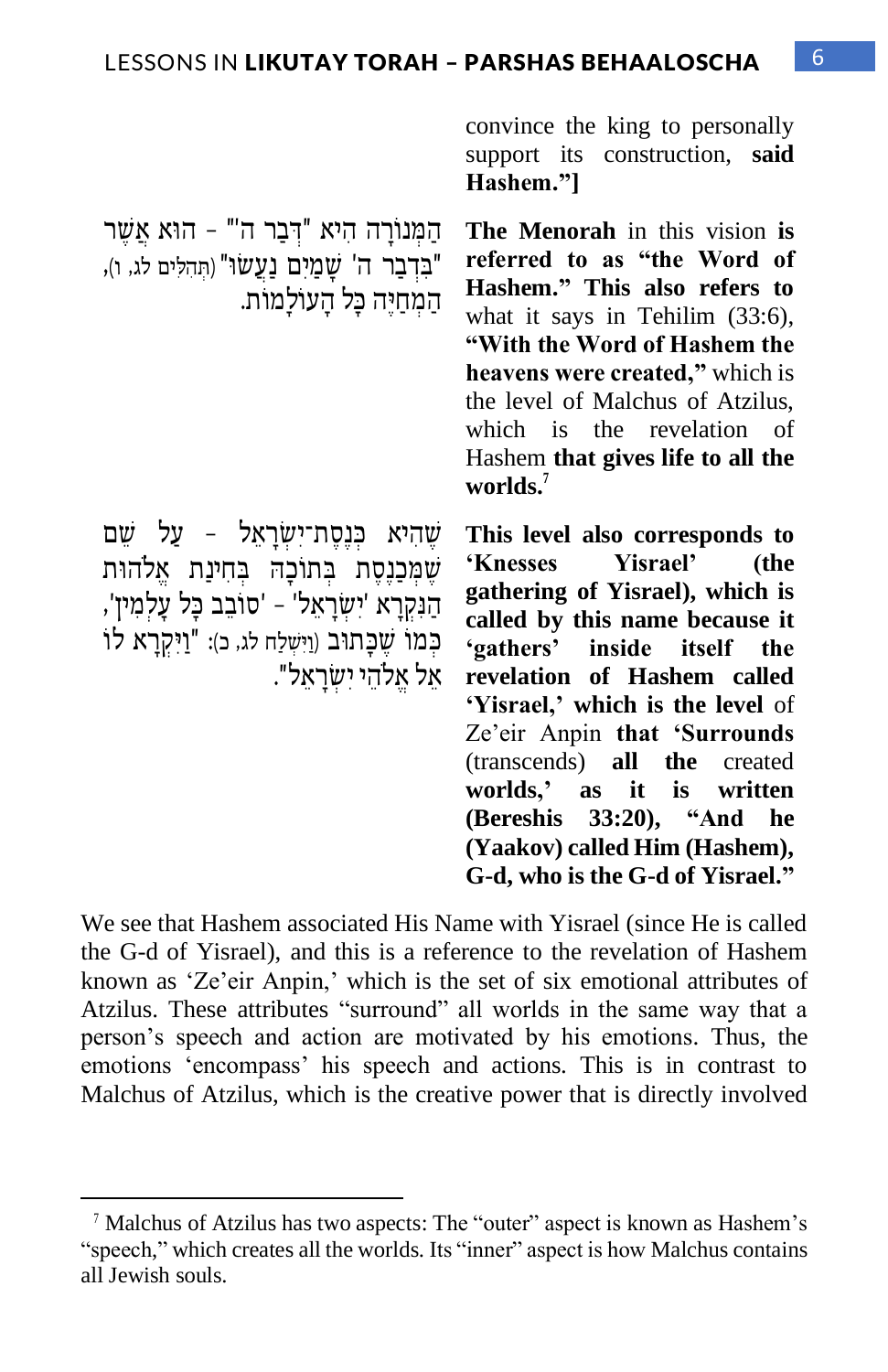in creating all the worlds. This is similar to the way a person's speech and actions express the person's intellect and emotions.<sup>8</sup>

This is why Malchus is called Knesses Yisrael, since it 'contains' in itself the full revelation of Hashem from the level of Ze'eir Anpin. It then uses that revelation to create the worlds, just like with a person, where the emotions and feelings that motivate his speech and action become included into any word or deed that stems from those emotions.

| והיא כוללת כל הנשמות, מגדולי<br>הַצַרִּיקִים וְעַד פִּחוּתֵי עֵרֵךְ.                    | This level (of Malchus of<br>Atzilus) includes in itself all the<br>Jewish souls, from the greatest<br>of the righteous until the lowest<br>of spiritual stature.                                                                                                                                                                                                                                                                                                |
|-----------------------------------------------------------------------------------------|------------------------------------------------------------------------------------------------------------------------------------------------------------------------------------------------------------------------------------------------------------------------------------------------------------------------------------------------------------------------------------------------------------------------------------------------------------------|
| וְעַל כֵּן כְּתִיב (זְכַרְיָה שָׁם): "אֵל זְרוּבָבֵל"                                   | Therefore, it is written (in<br>Zecharya quoted above), "This is<br>the Word of Hashem to<br><b>Zerubavel,</b> " since the message<br>of Hashem expressed in the<br>vision of the Menorah is not only<br>Zerubavel, who<br>to<br>was<br>Nechemya [called יְרוּבָּבֵל-זָרוּעַ<br>- בִּבָּבֵל Planted in Bavel (exile)]<br>one of the leaders who helped<br>the<br>Second<br>build<br><b>Beis</b><br>Hamikdash, but also to every Jew<br>in Exile who is confused, |
| אַדָם הַמְבוּלִבָּל, טוֹב עִם רַע, "זֵרַע<br>אַדם וְזֵרַע בְּהֶמָה"(יִרְמְיָה לֹא, כו), | וְרוּבָּבֵל- זֵרַע referring to<br>- הַמְבוּלְבָּל a confused person,<br>mixed up between good and<br><b>bad,</b> referred to in Yirmiya<br>$(31:26)$ as "Children of men<br>(human, moral tendencies) and                                                                                                                                                                                                                                                       |

<sup>&</sup>lt;sup>8</sup> However, the emotions in particular are more closely invested in the person's thought, speech, and deed than the intellect. Intellect is more removed from expression. This is why Ze'eir Anpin, the 'emotions' of Atzilus, 'encompass' the creation of worlds, whereas Chochma and Bina are a step removed from direct interaction with worlds, even from 'encompassing' them superficially.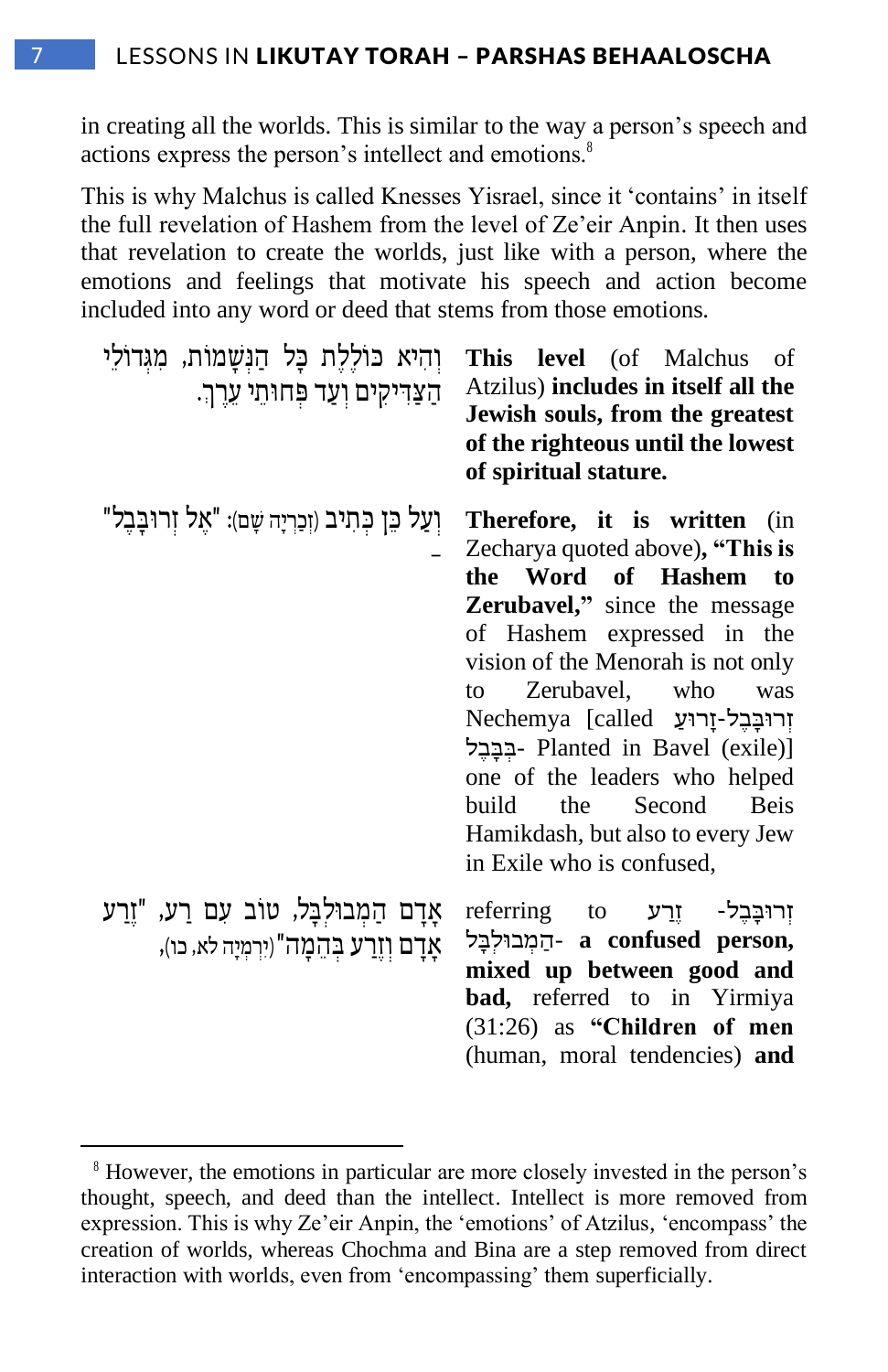ּו שֵׁ"מֵשִׂים עַצְמוֹ כִּבְהֵמָה"<sup>ֶ</sup>, שֵׁ"מְהַלַּךְ אַחַר שִׂיחָה נָאָה"<sup>01</sup>.

וְעַל זֶה אֲמַר הַכַּתוּב: "וְזֶה מַעֲשֶׂה המנורה" – מי שרוצה לצאת "מִנוֹרַה - מְבְחִינַת רַע, וְלַעֲשוֹת עַצְמוֹ יעשה כסדר הזה:

"מקשַה": שמתחלה הַיַה כֹּבֵר עָגוֹל, וּפִירש רַש"י: "עַשַׁת שַׁל כּכֵר זַהָב הַיְתַה, וּמַקִישׁ בְקוּרְנַס לְפַשֵּׁט אֵׂ בָרֶ יהָ ."

**children of animals** (animalistic tendencies),"

**meaning that he makes himself like an animal**, by following his natural desires **in going after idle chatter or more coarse desires.<sup>11</sup>**

**Regarding this person, the verse says, "And this is how the Menorah was made," meaning that someone who wants to leave his unholy tendencies and make himself into a "Menorah"** (something that shines Divine Light), **he should fulfill the following process** (hinted to in the continuation of the verse)**:**

The first stage of the process: he should be **"beaten;" The Menorah started as a round solid block of gold, like Rashi explains: "It was a solid block of gold, and the craftsman would strike it with a hammer to shape it** properly **into branches and other components,** but it was not made from separate pieces welded together."

<sup>9</sup> (רְאֵה בְכוֹרוֹת מד, ב. וּבְרַשִּׁ"י וּבַתּוֹסְפוֹת).

<sup>10</sup> (בָּבָא בָּתִרָא עח, ב וְרַשְׁ"י: "**עִיר סִיחֹן** (בַּמִּדְבֶר כא, כו) – אִם מֵשִׂים אָדָם עַצְמוֹ כִּעַיִר זֵה שֵׁמִּהַלֵּךְ אַחַר סִיחָה נָאָה מַה כִּתִיב אַחֲרָיו? **'כִּי אֵשׁ יָצְאָה מֵחֵשְׁבּוֹן וְגוֹ"** (שָׁם, כח) תֵּצֵא אֵשׁ מִמְּחַשִּׁבִין וְתֹאכַל אֶת שֶׁאֵינַן מִחַשְּׁבִין. . **'אַבְלֵה עַר מוֹאָב'** (שַׁם) זֶה הַמְּהַלֶּךְ אַחַר יִצְרוֹ כְּעֵיר זֶה [שֶׁמַתְפַּתֶּה בִּיִצְרוֹ וּבְדְבְרִי הָאֶפִּיקוֹרְסִים וְאֵינוֹ מוֹשֶׁל בִּיִצְרוֹ] שֶׁמְּהַלֵּךְ אַחֲר סִיחָה נַאֲה").

 $^{11}$  The passage שיחָה נָאָה". שִׂיחָה נָאָה שִׂיחָה נִאֲה $\ddot{\rm g}$  can be translated as referring to idle chatter, ה ָיח ִׂש meaning speech, or like the meaning in the original context of this passage, describing a donkey that likes to go after a female donkey which is called a <sup> $\bar{v}$ </sup>. Thus, this phrase has a double implication.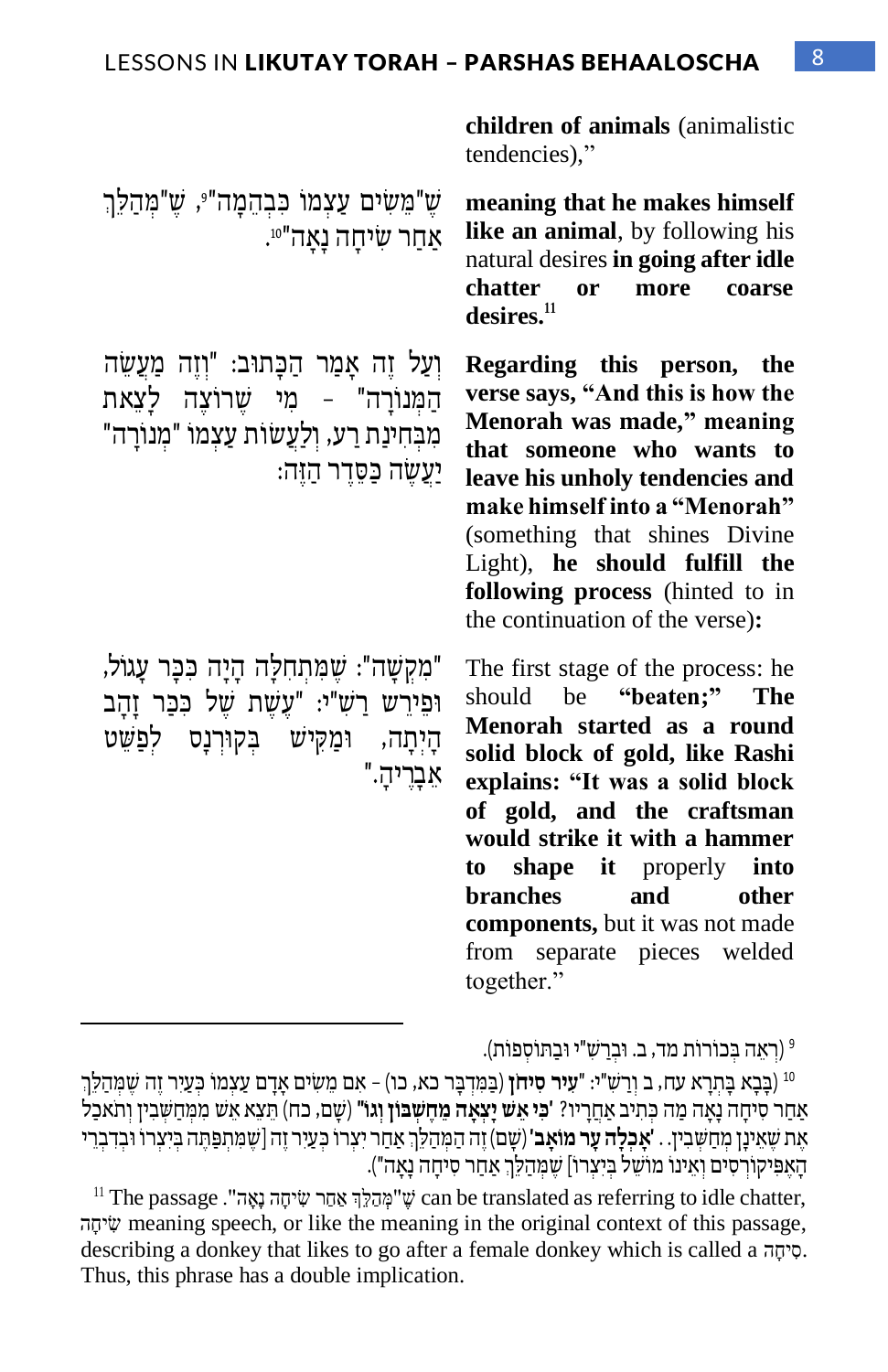וְעַל יְדֵי הַכַּאַת הַקּוּרְנַס יוֹרֵד זַהַב עֲלִיוֹן לְמַטָּה וְתַחְתּוֹן עוֹלֶה לְמַעָלָה, עד שנתערב כל הזהב ומתבטל ִמ צ וָר ָת ה ָהִרא ש ון.

כּו יַעֲשׂה הָאַדָם בַּעֲצַמוֹ - לִשָּׁבּר .<br>שיתבטלו מצורתם המדות ּכְּמַאֲמָרִיּ: "בַּטֵל רְצוֹנְךָ מִפְּנֵי רְצוֹנוֹ",

וּמַה שֶלְמַעָלָה יִהְיֶה לְמַטַּה וִיתְעֲרֵב. וִדי לַמֵּבִין.

וְ אַ חֲ רֵׂ י זֶה אָ מַ ר הַ כ ָ תו ב "זָהָ ב" – יָבו א לִבְחִינַת זָהֲב שֵׁהוֹא יִרְאָה:

" נכספַה silver, spiritually corresponds

**Through the blows of the hammer, the gold at the top of the block of gold would be shifted down to the bottom, and the gold at the bottom would be shifted to the top, until all the parts of the gold were mixed together, and it lost its original shape** and gained a new shape of a Menorah.

**This is what a person should do to himself. He should break his natural tendencies, until they lose their original form, like it says** (Avos 2:4)**, "Nullify your will before His** (Hashem's) **Will."** 

**What he originally put as his top** priority (his physical desires and needs), **he should put at the bottom** of the priority list (and put fulfilling Hashem's Will as the top priority)**. Then he will come to the proper balance. This is something** that can be **understood through some reflection.**

The second stage of the process: **After this, the verse says that the Menorah was made of "gold," meaning that he should come to the spiritual level corresponding to gold, which is the fear of Hashem.**

**to love of Hashem, as in the**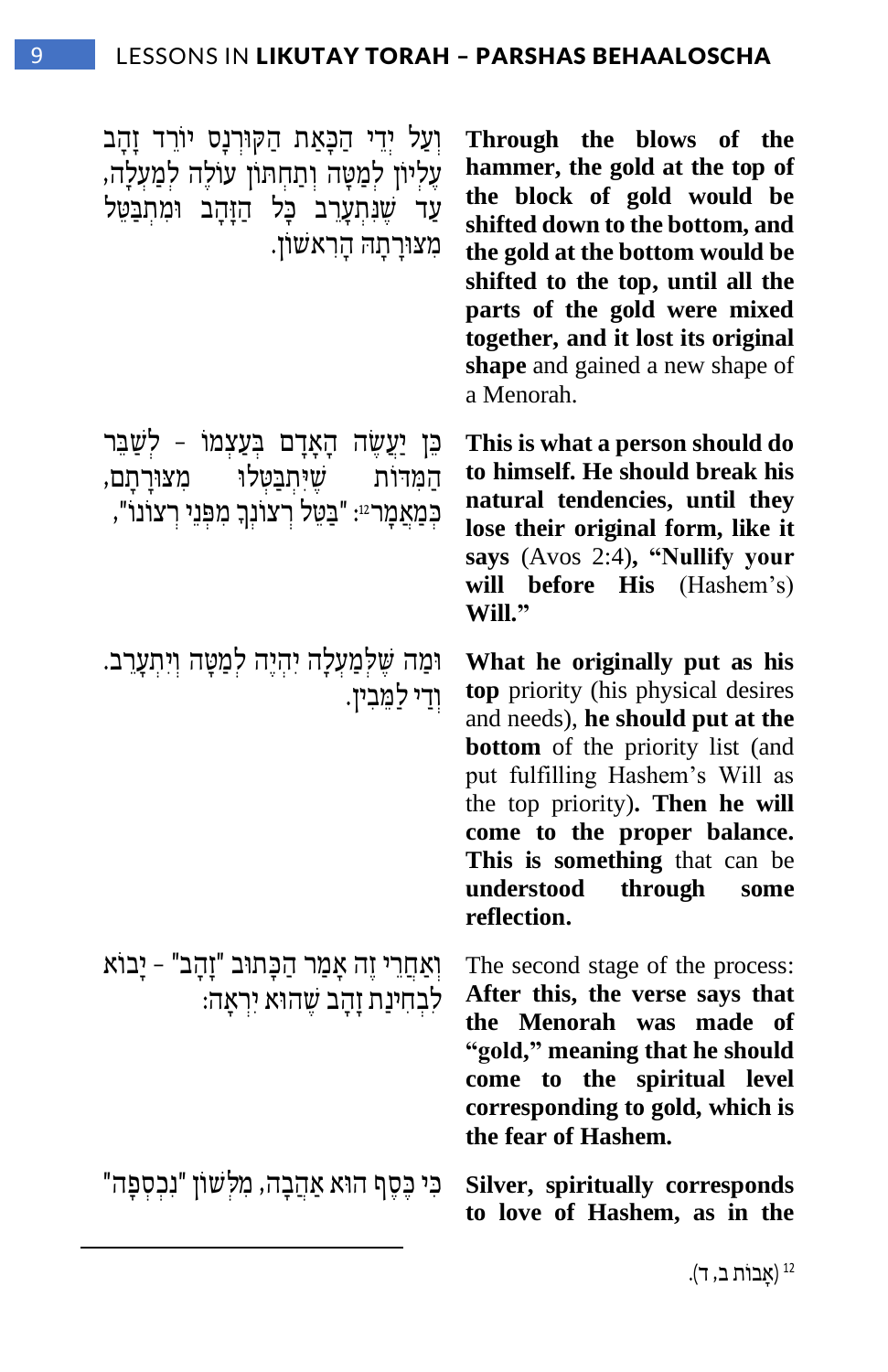(תַּהְלִים פד, ג), שכוסף לדַבק בשַׁרשו, "לאור באור החיים" (איוב לג, ל). וזהו נקרא 'אהבה מסותרת' שיש תמיד בֵּ בְלֶב כַּל אִישׁ יִשְׂרַאֵל. כְּמוֹ שֵׁוָּתְבָּאֵר ְּ בָּמקֹום ַאֵחר;

**wording** of the verse (Tehilim **yearned-נִ כְּ סְּ פָּהַׁ** soul My) "84:3 for Hashem," (the word הנכספה yearning sharing the same letters as ף ֶס ֶ כ-silver) that **his soul yearns to attach to its source,** (Iyov 33:30) **"To be illuminated with the Light of Life." This is called 'the hidden love' for Hashem that exists constantly in the heart of every Jew. (As is explained elsewhere).**

וְזָהָב נִקְרָא יִרְאָה - "מִצָפוֹן זָהָב And יְאַ תָה על אַלוֹ-ה נוֹרא הוֹד: "(איוֹב לז, כב).

**And gold corresponds spiritually to fear of Hashem, like it says, (Iyov 37:22) "Gold is hidden away for those that bring themselves** to serve Hashem, and put their faith upon G-d who is awesome and majestic." (See commentary of Rashi on this verse.)

We see that the verse connects the creation of gold to the awesomeness of Hashem. An awareness of the awesomeness of Hashem leads to a fear of Hashem.

| וְלָזֵה צָרִיךְ הִתְבּוּנְנוּת בְּגִדוּלַת אֵין־<br>סוף בָּרוּךְ־הוּא, אֵיךְ הוּא 'מִמַלֵּא כָּל<br>עַלמִין', וְ"כוֹלָא קַמֵּיה כִּלָא חָשִׁיב", | <b>This</b> (attaining fear of Hashem)<br>requires reflection upon the<br>greatness of Hashem, who is<br>Infinite, how He 'fills<br>(permeates) all worlds' and<br>'compared to Him, everything<br>is totally unimportant.' |
|--------------------------------------------------------------------------------------------------------------------------------------------------|-----------------------------------------------------------------------------------------------------------------------------------------------------------------------------------------------------------------------------|
| יירא ויתבושש מגדולת אין־סוף<br>בַרוּךְ־הוּא.                                                                                                     | When one thinks about this, he<br>will have awe and shame before<br>the greatness of Hashem, who is<br>Infinite.                                                                                                            |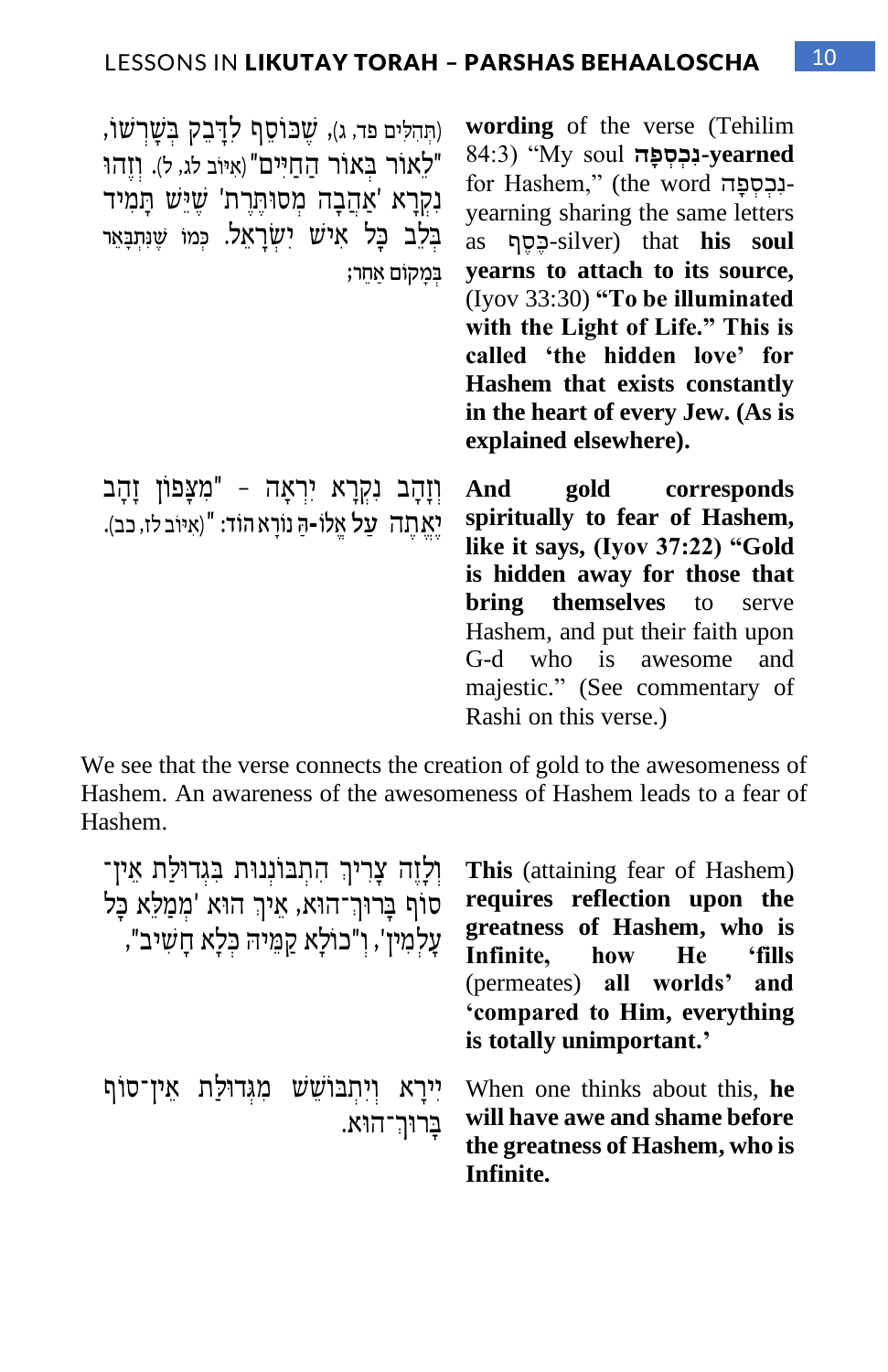וְעַל כֵּן תִּקְנוּ לַנוּ אַנְשֵׁי כְּנֵסֶת הַגְּדוֹלַה הַתְּפְלַה עָם פִּסוּקֵי דִזְמְרַה.

**וֹמִדְאוֹרַיִיתָא אֵין צָרִיךְ כִּי אִם** קְרִיאַת־שָׁמַע וּמְעַט תִּפְלַה.

כמו במקדש־ראשון, שלא הַיוּ מִתְפַלְלִין, לִפְי שֵׁהַיָה שִׂכְלַם בַּהִיר בַּשְׁחָקִים<sup>14</sup> כָּל הַיּוֹם, לִרְאוֹת וּלִהָבִין פּלַאות אין־סוף בַרוּך־הוּא.

אַבַל אַנְשֵׁי כִּנֶסֶת הַגְּדוֹלַה בִּתְחָלַת בַּיִת־שֵׁנִי, רָאוּ שֵׁנְתְמַעֵט הַשִׂכְלִיִּים, וְנִתְקָרְבוּ הַלִּבְבוֹת אֵל הַחוֹמֵר לִרְאוֹת הגשם לבד,

ַּעֲל כֵּן תִּקְנוּ לָהֶם הַתִּפְלָה וּבִרְכוֹתֵיהַ, שְׁכּוּלַה סִפּוּרֵי שָׁבְחֵי אֱלֹהִים פְּעֲמִים הַרְבָּה – שֵׁיַּגִיעַ לְמִדַּת יִרְאַה.

**It is for this purpose that the Men of the Great Assembly<sup>13</sup> established the order of the prayers together with the 'Pesukei Dezimra**-Verses of Praise' that we say at the beginning of the prayers.

**According to the minimal requirement of the Torah, a person only needs to say the Shema and some personal requests,**

**Like in the time of the first Beis Hamikdash, when they did not recite all the prayers that we do because their mind was as clear as the heavens all day long, to be able to see, intellectually, and understand the wondrous truth of the Infinite Hashem.** 

**But the Men of the Great Assembly (who lived in the time of the beginning of the Second Beis Hamikdash) saw that people's intellectual powers decreased, and their hearts became more bound up with physicality, becoming more exclusively aware of the physical existence.**

**Therefore, they established the order of prayers and blessings. All of them recount the praises of Hashem many times over,**

 $<sup>13</sup>$  The greatest of the Sages at the beginning of the Second Beis Hamikdash.</sup>

<sup>&</sup>lt;sup>14</sup> (עַל פִּי אִיּוֹב לז, כא: "רָאוּ אוֹר בָּהִיר הוּא בַּשִּׁחָקִים").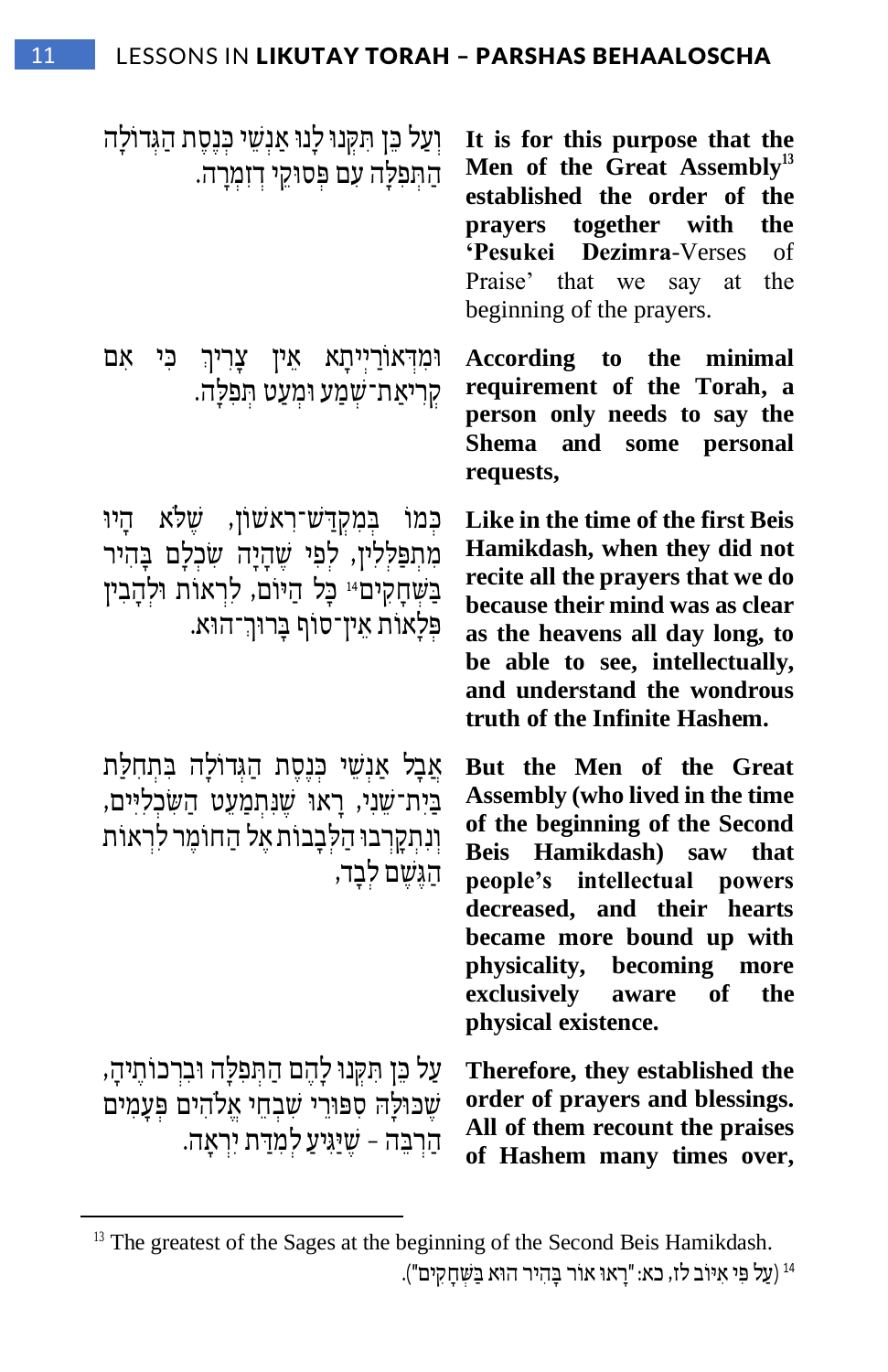**until a person will come to fear** 

**Hashem.** וְזֶהוּ "רְפִידָתו זָהָב"<sup>15</sup> (שִׁיר הַשִּׁירִים ג, י): כמו הַמִסַדְר הַמִּטַה, מִסַדְר וּמַנִּיחַ כַּל ַ דְּבָר וְדַבָר בְּפְנֵי עַצְמוֹ עַל מִקוֹמוֹ **This is similar to what it says in the verse** (Shir Hashirim 3:10), **"His** (Hashem's) **'beddings' are arranged with gold," meaning that just like someone who arranges a bed puts everything in the correct place,** כן המסַדר שבחי אלהים נותן מַקוֹם לְכָל דְּבָר ה', שֶׁבַּרַא לִכְבודו, לִמְצוֹא ג ְ דו ל ָתו . **so too, someone who arranges his praises of Hashem properly makes a place to find the greatness of Hashem in everything that He created,**  which was only created **for His Glory.** 

This is the idea of Pesukei Dezimra: To reflect on all of the details of the world that Hashem created with wisdom and majesty, and to see Hashem's greatness in every detail of the multitude of creation.

Saying the praises of Hashem, which are compared to arranging a bed, is connected to the idea of 'gold,' since praising Hashem brings fear of Hashem, which is associated with gold. This is why "His 'bed' (prayers) are arranged with 'gold' (fear of Hashem)."

| וְיֵשׁ שִׁבְעָה מִינֵי דַהֲבָא בִדִיקְנָא <sup>61</sup> . | It says in the Zohar, there are<br>seven shades of gold color in   |
|-----------------------------------------------------------|--------------------------------------------------------------------|
|                                                           | King David's beard, signifying                                     |
|                                                           | that he possessed seven qualities<br>of the fear of Hashem (gold). |
| ּדְהִנֵּה דְוִד הוּא רֶגֶל רִבְיעִי לַמֵּרְכָּבָה״,       | Since King David was the<br>'fourth leg of the Chariot,' $18$      |

(רפידתו – המצעות. מצודת דוד).

<sup>16</sup> (תִּיקוּנִי זֹהָר תִּיקוּנַא שִׁבְעָין, דַּף קכג, ב: דַּוְד, שָׁבְעַה מִינֵי דַהֲבָא [זָהָב] הֲוָה בְּשַׂעֲרוֹי. וּרְאֵה גַּם זֹהַר חֵׂ לֶק ב עג, א. חֵׂ לֶק ג פד, א(.

<sup>17</sup> (זהַר חֵלֵק א רמח, ב. זהַר חֵלֵק ג רסב, ב).

<sup>18</sup>The מרכבה<sup>-"</sup>Chariot" is comprised of the main attributes of Atzilus that Hashem uses in order to interact with the world. Namely, Kindness, Severity, Mercy, and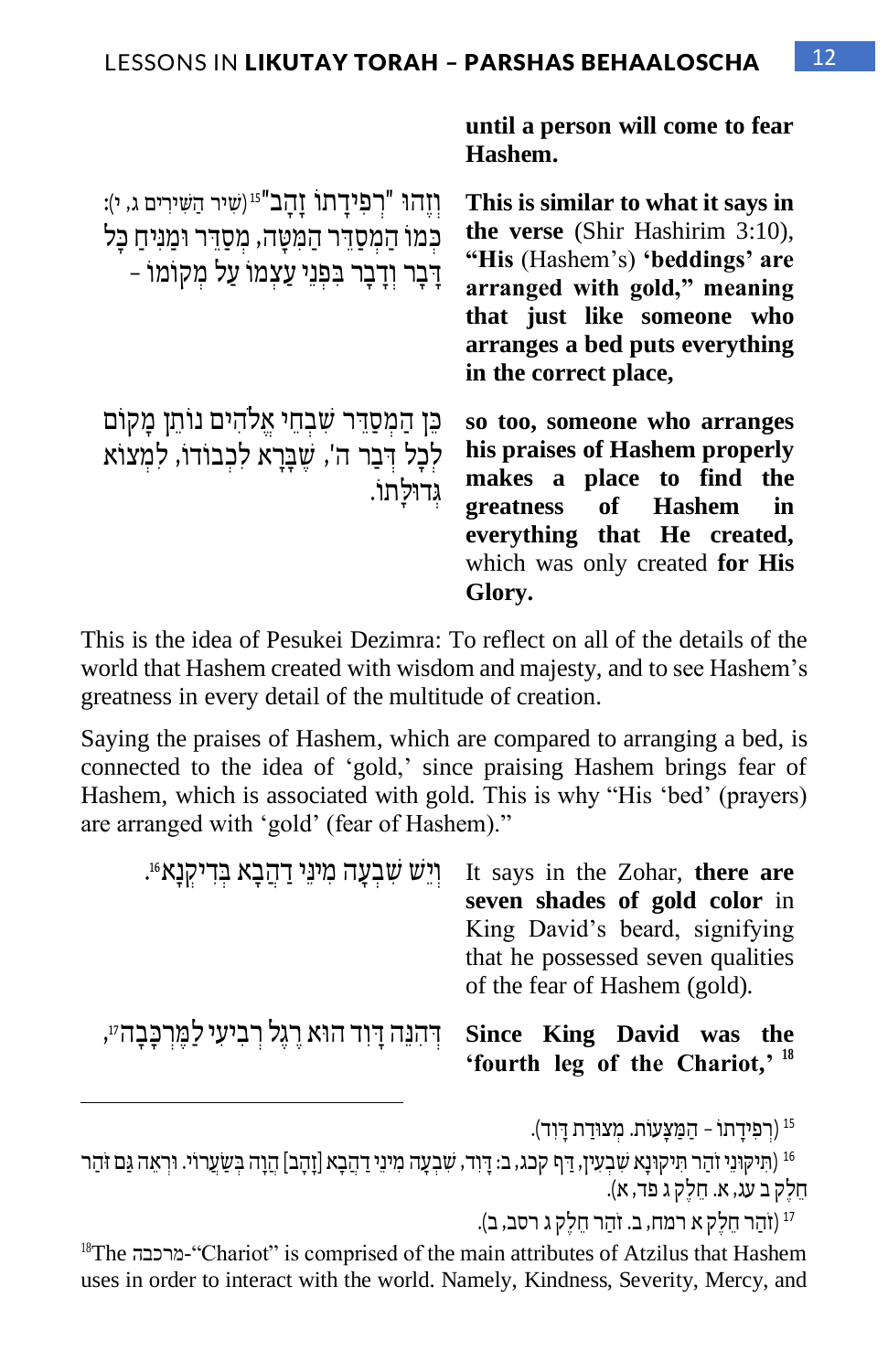| בחינת אֱלהוּת הַנִּקְרַא (תִּהְלִים קמה, יג):<br>"מַלְכוּתְךָ מַלְכוּת כָּל עוֹלַמִים".<br>ו'דיקנָא' נִקְרָא הַמִשָּׁכָה מֵהַשֵּׂכֶל, וְיֵשׁ<br>שִׁבְעָה מִינֵּי שִׂכְלִיִּים - בִּבְחִינַת דַּוְד<br>הַנַּ"ל - שֵׁיָּכוֹל לָבֹא לִבְחִינַת זָהָב,<br>שהיא יראה. | which is the aspect of Hashem's<br>revelation called (Tehilim<br>145:13): "Your Kingship is the<br>Kingdom of all worlds." The<br>'beard' signifies drawing down<br>from the intellect. So, seven<br>colors of the 'beard' signify<br>seven aspects of intellect that<br>King David had, with which he<br>was able to come to 'gold,'<br>meaning the fear of Hashem. |
|------------------------------------------------------------------------------------------------------------------------------------------------------------------------------------------------------------------------------------------------------------------|----------------------------------------------------------------------------------------------------------------------------------------------------------------------------------------------------------------------------------------------------------------------------------------------------------------------------------------------------------------------|
| וְזֶהוּ שִׁבְעָה קָנִים הַיּוֹצְאִים<br>מן<br>הַמְּנוֹרָה,                                                                                                                                                                                                       | <b>These</b><br>types<br>seven<br>оf<br>understanding that bring to the<br>fear of Hashem, correspond to<br>seven branches of the<br>the<br>Menorah, (which was made of<br>gold).                                                                                                                                                                                    |
| וִהֵם ז' יִמֵי הַבִּנְיָן.                                                                                                                                                                                                                                       | They also correspond to the<br>seven attributes that Hashem<br>uses to create the world. <sup>19</sup>                                                                                                                                                                                                                                                               |
| וְכָל אֵחָד כָּלוּל מִיּוּ"ד - הֵם "שִׁבְעִים<br>נֵפֵ <i>ּשׁ"שֵׁל יַעֲקב</i> 20.                                                                                                                                                                                 | When these seven attributes<br>are divided into ten internal<br>components each, we come out<br>with seventy, corresponding<br>the "seventy souls" of Yaakov,<br>our forefather's family, who went<br>into Egypt.                                                                                                                                                    |

Kingship. These attributes are represented by four people: Avraham represented Kindness; Yitzchak represented Severity; Yaakov represented Mercy; and King David represented Kingship. They are called a "Chariot," since they totally nullified their ego to Hashem and became vehicles for divine revelation, just like a chariot is totally nullified to its rider, having no ego of its own.

<sup>20</sup> (שִׁמוֹת א, ה).

<sup>19</sup> The seven attributes are: מלכות -יסוד-הוד -נצח-תפארת -גבורה-חסד, Kindness-Severity-Mercy-Victory-Submission-Connection-Kingship. The maamar seems to be saying that the seven aspects of intellect that produce fear of Hashem also correspond to these seven attributes, producing a fear of Hashem in a way of Kindness, a fear of Hashem in a way of Severity, and so on.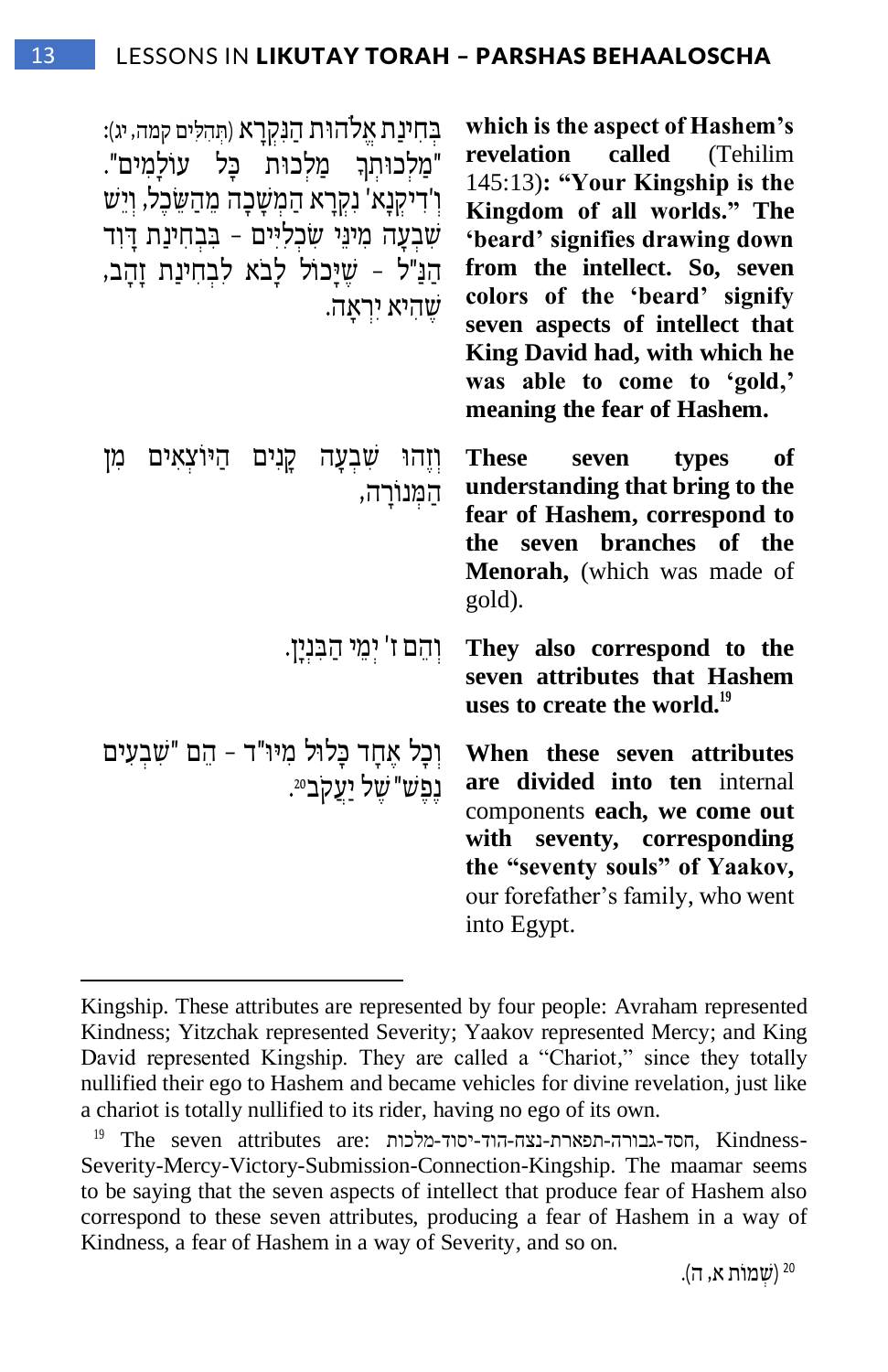ויִש שבעים שַרַשים בּנשמות ישראל, וכל אחד מישראל אחוז בִאחד מהע' שרשים | הכלולים מז', וְיָכול לַבוֹא לִבְחִינַת זַהֲב עַל יְדֵי אֲחָד מִז' בְחִינות, לִהְיוֹת "רִפְידַתוֹ זַהֲב", **These seventy souls are the soul-roots of all the Jewish souls, and every Jew is rooted in one of those seventy souls, which are categorized into seven groups** (of 10). T**herefore, every Jew is able to come to the level of 'gold'** (fear of Hashem) **through one of the seven types** of understanding of **Hashem, so that his praises of Hashem should be arranged appropriately.**



ויתלהב בהתגלות לבו "רשפי אש" – שהוא חם ויבש. אבל אהבה הנ"ל אֵׂ ינו מו ש ָ ג ב ְ לִ י ב ְ חִ ינַת מַ יִ ם – קַ ר וְ לַ ח.

**This understanding will then bring him to a fiery, impassioned feeling** of fear and love for Hashem**, the nature of fire being "hot and dry." However, the type of love of Hashem mentioned above** (like silver) **cannot be attained without the aspect of "water," which is "cold and wet."**

When one reflects on the the greatness of Hashem during Pesukei Dezimra, this can be done with seven different types of contemplation. This reflection produces a fiery feeling for Hashem. The nature of fire is

**:**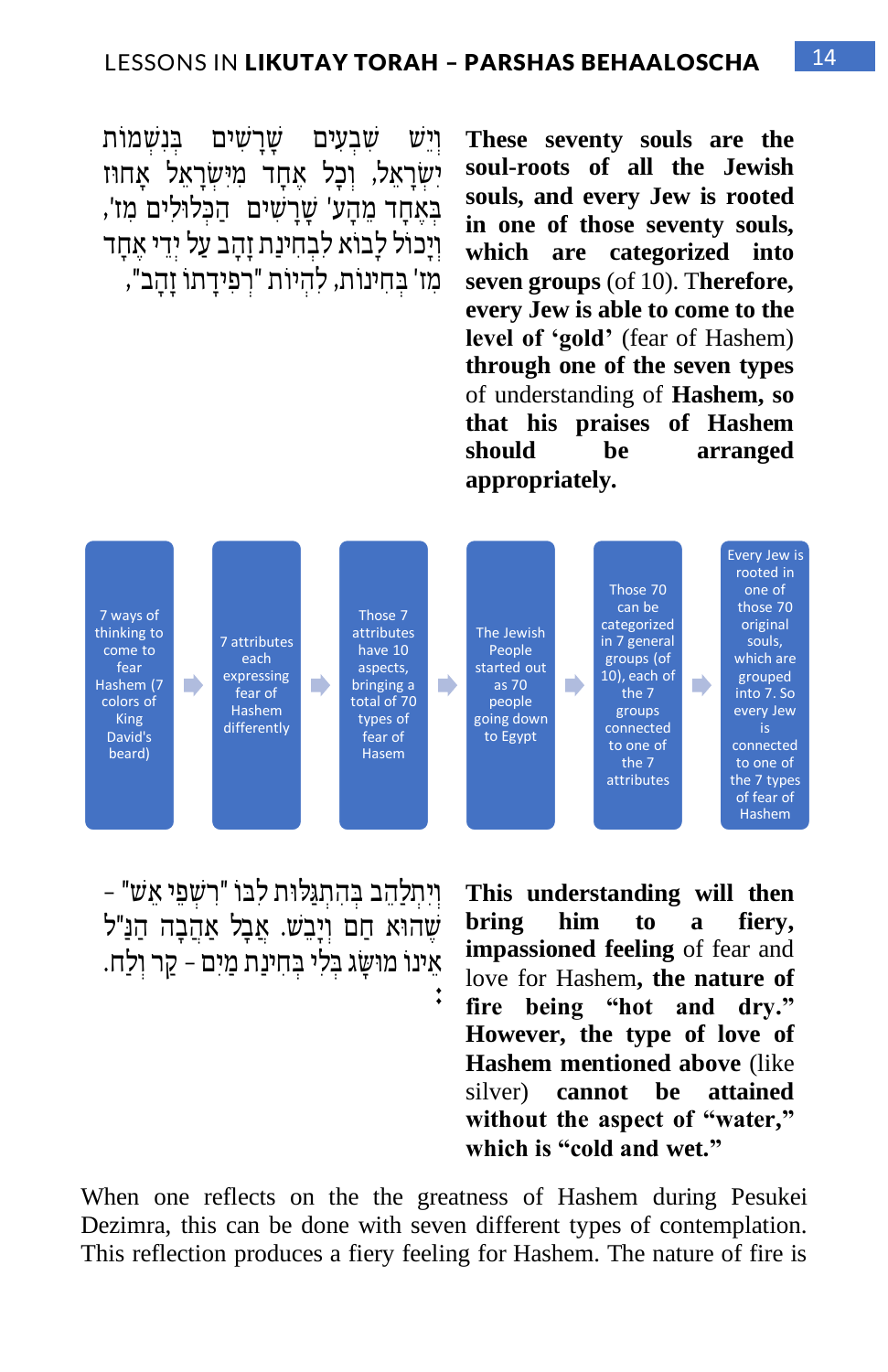#### 15 LESSONS IN LIKUTAY TORAH – PARSHAS BEHAALOSCHA

"hot and dry," as the heat takes away the moisture and causes things to break apart (like a burnt log, which turns into separate pieces of ash). The opposite is true of water, which is "cold and wet," causing things to stick together (like flour and water sticking together to make a dough). These two tendencies are expressed in different aspects of the intellect, and these different aspects of the intellect determine the resultant character of our feelings.

Bina-Logic likes to take an idea and dissect it, to take it apart and see how each aspect is different. When a person thinks in detail about the greatness of Hashem as it is expressed in each specific creation, he becomes awestruck. This produces two feelings: An awe at the feeling of being in the presence of the great Hashem who is creating me presently, and a fiery excitement and desire to leave the limitations of the world and connect to Hashem, Who is so great.

Chochma-Imagination/Insight likes to put things together and see the entire picture. The G-dly soul sees the truth of Hashem's Oneness in the subconscious level of Chochma, and, because it is essentially connected to Hashem, it constantly wants to reconnect with Hashem in a stronger way. This is called "love like water," since water represents connection and enjoyment. This corresponds to the way that the Divine soul reconnects to Hashem by revealing the natural love and fear of Hashem.

These two types of fear and love, like gold/fire or like silver/water, are represented in two models of fear and love:

- 1- When someone goes to greet a great Tzadik (or a real king), he is first overwhelmed with a great feeling of awe and timidity in the presence of such an exalted person. The more he gains awe and respect for him, the more he also develops a love and desire to have a connection with him. His love is the result of his awe and respect. This is like the way we come to fear and love Hashem as our Creator and King: The more we reflect on His greatness in the creation of the world and of ourselves, the more we come to have an awe and respect for Him. Together with that awe, we also develop a love and yearning to connect to such an awesome Creator. This is fear and love like fire, since fire is characterized by the nullification of the original form of something. So too, this love changes our perspective on the world and enables us to see how it is really nullified to Hashem.
- 2- A son has a natural love for his father and wants to build up and maintain that connection. Included in that love is a fear; the fear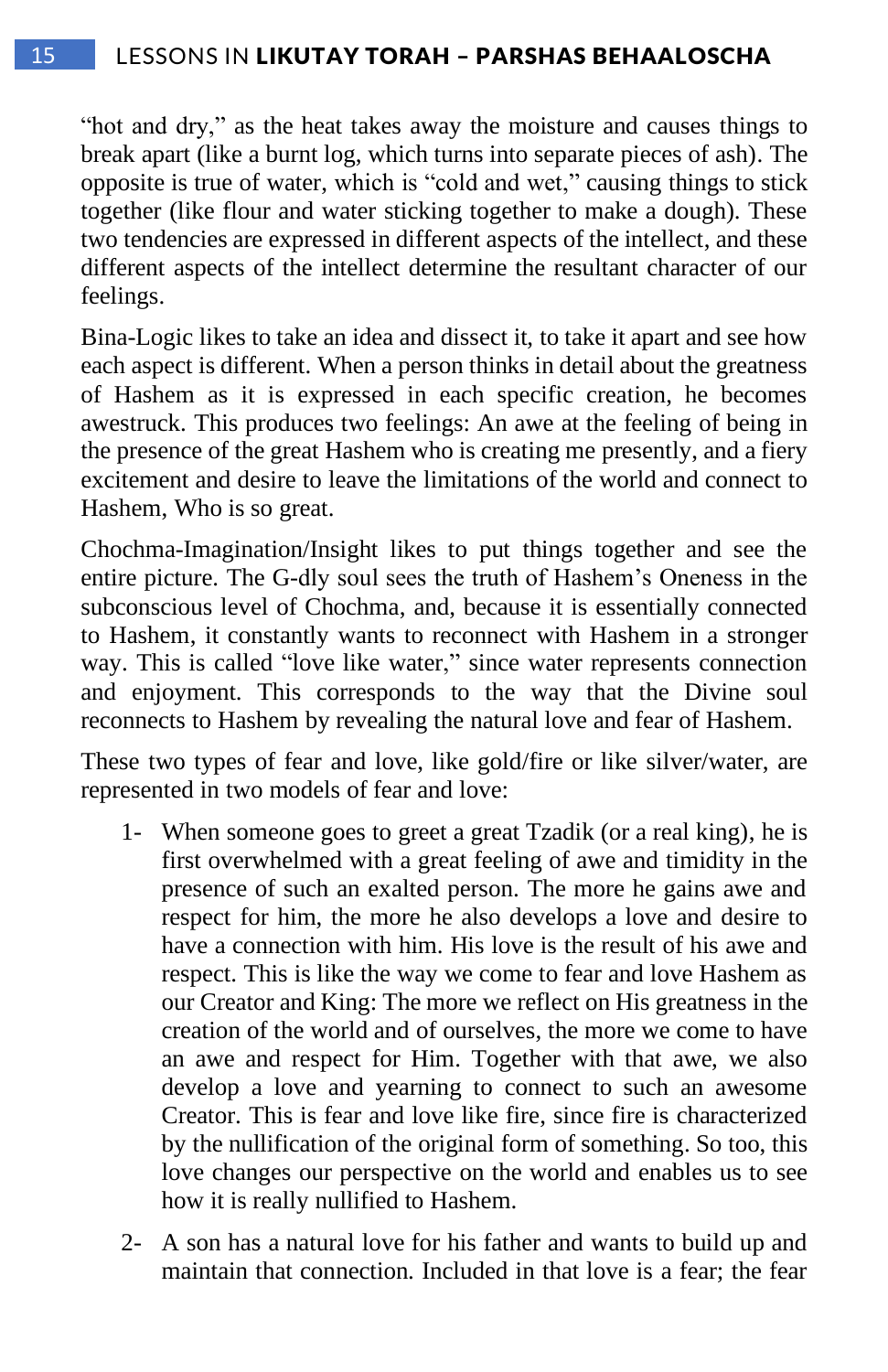of separation from his father, and the fear of harming his connection. Similarly, the Divine soul has a natural connection to Hashem, and therefore has an essential love for connecting with Hashem. This love also includes a fear of separation from Hashem by going against His will. This is love like water, since water causes things to unify. So too this love of Hashem is about becoming reunited with Hashem to be like one entity, as it were.

2 Chapter( ב(

**"ַעד** יְרֵׂ כָ ה עַ ד פ ִ רְ חָ ה " : " יְרֵׂ כָ ה " הִ יא רֶגֶל הַתַּחִתּוֹן, ו"פִרְחָה" הֶם הַפְּרַחִים עליונים – כולה כאחת נקרא " מנורה":

The third stage of the process: The verse says, "**including its**  *flower*-*dower* **designs** it was all from one piece of gold**." Its 'base' included the feet at the bottom, and its 'flowers' were the flower designs at the top** of the Menorah**. Yet, the entire thing**  from top to bottom **was equally called as one** entity**, 'the Menorah.'**

"בִּין גִדוֹלֵי צַדִּיקִים הַנִּקְרַאִים "פִּרְחַה עַל שם שתורתם ותפלתם "פַּרחַה לְ עִילָא" עַל יִדִי "דְחִילוּ וּרְחִימוּ", שֶׁהֶם "גַּדְפִין לִפָּרְחַה", כַּמְבוֹאַר בַּזּהַר הַקֲדוֹש<sup>21</sup>; וַאֲפִילוּ הַ"יָּרֵךְ" הוּא בֵּאֲמֶת מִנוֹרַה.

**This signifies that all the Jewish People, whether the great Tzadikim - who are called Torah their because** " **ִפְּר ָּח ה" study** and prayers "**חַבּרחה up" to Heaven** (the word for -פְּרְחָה -flower and for-פִּרְחָהּ<br>flying has the same letters) פּרְחה flower and for**through their love and fear of Hashem, which are like spiritual wings for the Torah and prayer, as explained in the Zohar - together with the simple Jews who are called "the base"** of the Menorah**, are in**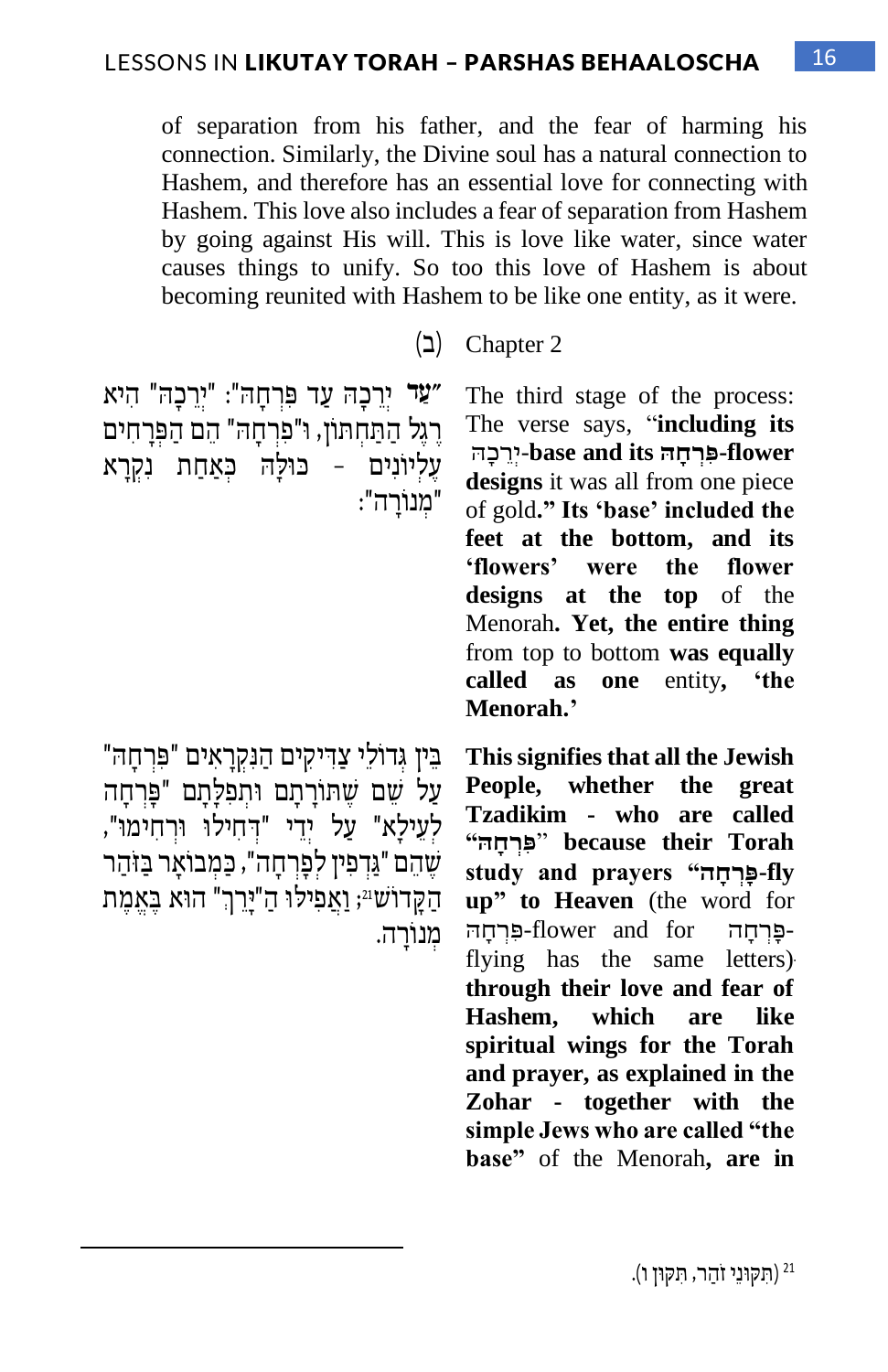ַרַק שֵׁיְּהִיוּ "זָהָב טָהוֹר" – בְּלִי סִיג, כִּמוֹ שכתוב בפסוק (תְּרוּמַה כה, לו) אַחַר "מִ קְ ש ָ ה אַ חַ ת" – "זָהָ ב טָ הו ר".

כִי הַזָּהֵב אִם יֵּשׁ בּוֹ סִיג מִמְין אַחֵר נִשְׁתַּנַה מַרְאִיתַה לְיֵרָקוֹן22, כֵּן עַל יְדֵי הַרַע נִשְׁתַּנָּה. וְ"סִימָּן לַ<mark>עֲבֵירָה -</mark> ּהִדְרוֹקָן"<sup>23</sup>. וְצָרִיךְ לְהְיוֹת "סוּר מֵרָע" לגמרי.

וְהַיִּינוּ לְהָאֲמִין בַּבּוֹקֵר, "חֲדַשִׁים לַבְקָרִים"<sup>24</sup>, שֶׁהַיּוֹם נִתְחַדֵּשׁ הָעוֹלָם ּמְחָדָשׁ, כִּמַאֲמָר<sup>25</sup>: "הַמְחַדֵּשׁ בְּטוּבוֹ בְּכָל יוֹם תַּמִיד מַעֲשֶׂה בְרֵאשִׁית", שְׁמַּמַּשׁ נִבְרָא מֵאַיִן לְיֵשׁ, וְהוּא – גַּם כֵּוֹ היום נוצר כמו אדם הראשון,

**truth all together one, single "Menorah."**

**However, this** connection between all Jews **is only** revealed **when they are "pure gold," without impurities, like the verse** (in Shemos 25:36) **mentions after saying that it must be "one solid piece," it adds that it must be "pure gold."**

**When gold has another type of material mixed in with, it changes its appearance to green. So too, when a person sins, it changes a person's appearance, like we find that "a sign that someone committed a certain sin is that his skin**  contracts a certain disease and **turns a greenish color." Therefore, one must "turn from bad" completely** to remain part of the pure gold Menorah.

**To help a person do this, he should remind himself every morning that he believes that he is created every morning as new, and that this day the world was just created as new, as we say** in the daily prayer, **"He** 

<sup>23</sup> ("סִימֶן לַעֲבֵירָה - הִדְרוֹקֵן". פְּנֵיהֵן שֵׁל עוֹבְרֵי עֲבֵירָה מוֹרִיקִין. שַׁבָּת לג, א. יִבָמוֹת ס, ב וְרַשִׁ"י. ובמסכת ברכות כה, א מפרש: ירקון – חולי ששמו גלניצ"ה [ילונציא"ה: צהבת]).

ון ("חדשים לבקרים רבה אמוּנתך". איכה ג, כג')

(ברכת "יוצר אור").

<sup>&</sup>lt;sup>22</sup> (רִאֵה תּוֹרַת חַיִּים בְּרֵאשִׁית לט, ג. הַנִּסְמָן בְּאוֹר הַתּוֹרָה וַיִּקְרָא כְּרַךְג בְּסוֹפוֹ בַּמַרְאֵי מְקוֹמוֹת עַמּוּד .)37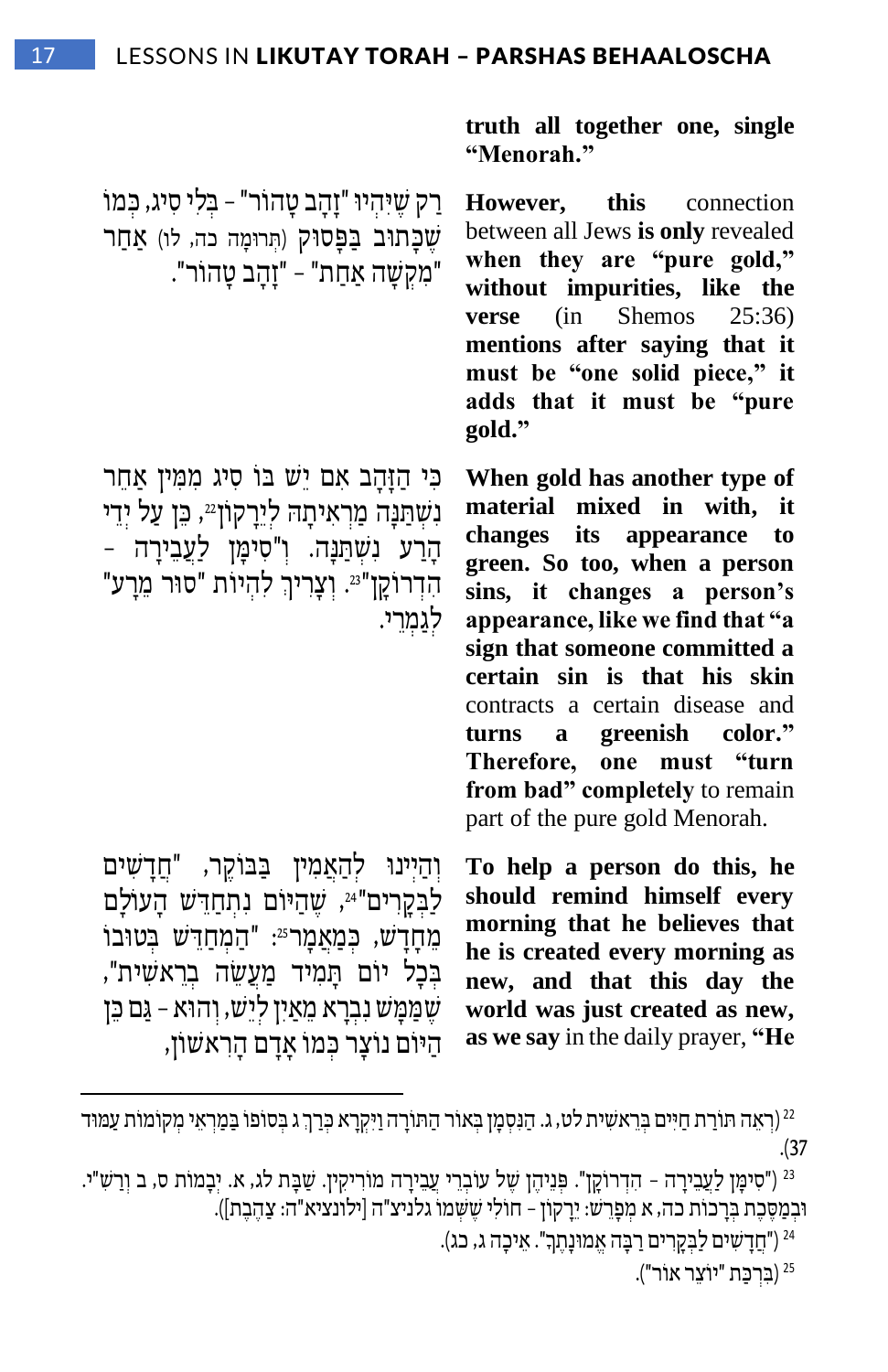**renews in His goodness every day, constantly, the work of creation," and that the world was literally created today, as something from nothing. This individual was also just created today, like Adam, the first man,** on the day he was created.

**When he thinks about this, he will certainly have awe of Hashem and be embarrassed to rebel against Hashem, who is watching him, and he will not have such a desire for the world, which has no intrinsic existence.** 

Besides reminding ourselves of our belief and understanding of Hashem's constant creation of us, **we can also see with our eyes that Hashem re-creates the world everyday: At the beginning of the night, there is darkness and afterwards, in the morning, the sun comes out to provide light.** 

**This is the meaning of** (Tehilim 145:2), **"Every day I will bless you." The fact that I see that You take away the light of day every night and take away darkness in place of light every morning, with this I recognize to bless You.**

**A person shouldn't think that impossible** to separate

כְבוֹדוֹ, וְלֹא יִרְצֶה בְּעוֹלַם הַאַיִן.

בְוַודַאי יִירַא וְיֵבוֹשׁ מִלַּמְרוֹת עֵינֵי

גַם בְחוּש הַרְאוּת אַנוּ רוֹאִים בְּכַל יוֹם "מַעֲשֶׂה בְרֵאשִׁית": בְּתְחָלַה חֹשֶׁךְ הַ לַיִלְה, וְאַחַר כַּךְ (בְּרֵאשִׁית א, ג): "יְהֵי אור" השמש - ליום.

ָ' וְזֶהוּ "בִכָל יוֹם אֲבָרְכֵךְ" (תְּהִלִּים קמה, ב) – בְּמַה שֶׁאֲנִי רוֹאֱה שֶׁ"גּוֹלֵל אוֹר וְּכוּ׳, וְחֹשֶׁךְ מִפְּנֵי אוֹר"26 הַיּוֹם, בָּזֶה אֲנִי מִכּיר לברכך.

וֹאַל יֹאמַר הָאַדָם, שַנַמנַע אַצלו לִפְּרִד מֹהֵרַע וְהַתְּאווֹת – שַׁנַשְׁתַּרִשׁ it's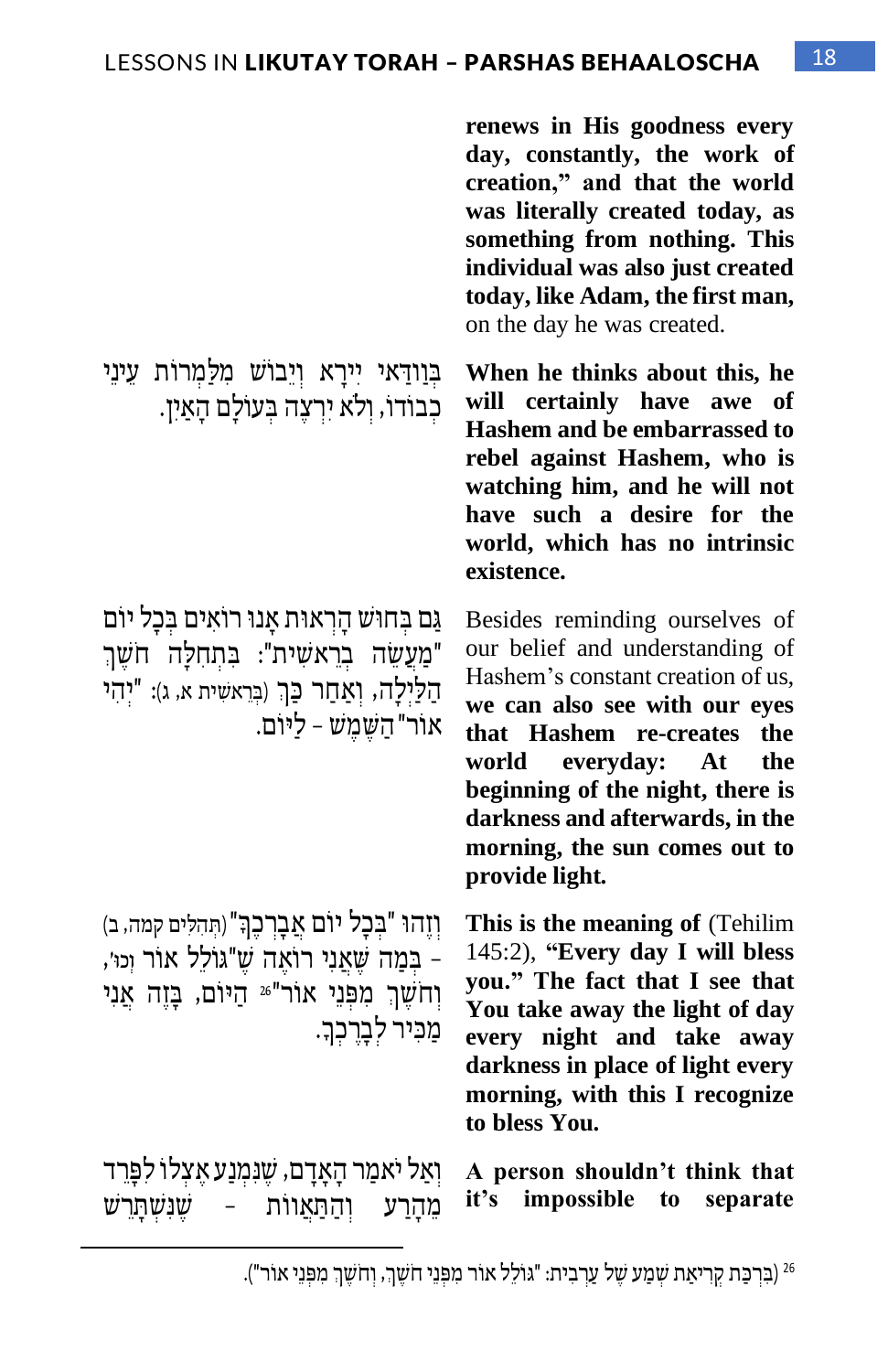**himself from bad things and physical desires because he is so rooted in the unholy things; regarding this, we say in the prayers, "It is true that You, Hashem, our G-d, have ".Egypt-מִ צְּ ר יִַׁם from us redeemed**

**a in described is Egypt-מִ צְּ ר יִַׁם verse** (Bereishis 42:9) as **"The land of shame," representing someone whose thoughts are caught up in inappropriate desires, and these unholy desires encompass him, to the point that he feels that he cannot remove his attention from them. This is the idea of**  for word the (**limitations-מִ צְּ ר יִַׁם** Egypt also meaning limitations) **that he feels unable to escape from unless Hashem will help him.**

This is expressed in the verse (Yeshaya 3:12), regarding men who say to Hashem, **"Women have ruled over us,"** in our thoughts. And this means **not only thoughts of our own wives, but also other thoughts**, so they ask, "Hashem, Please help us!"

**Then Hashem takes this person out of this 'constriction.' Since, from where did it come to a Jew**  the thoughts that cause **this type of 'limitation?' The Jewish** 

באיסור, על זה אנו אומרים בְּתִפְלָהְ 27 "אֱמֶת מִמְצְרַיִם גְּאַלְתֲנוּ ה' אלהינו" -

"מִצְרַיִם" נִקְרָא "עֵרְוַת הָאָרֵץ"», הַיִּינוּ, הַדִּיבּוּק בּתַאֲוות בּמַחֲשָבִתּוֹ, וְהַרַעַ מַקִּיפוֹ, שֵׁאֵינוֹ יַכוֹל לַצֵאת וּלְהָסִיחַ דַּעְתּוֹ מֶהֶם - זֶהוּ בְחִינַת "מִצְרַיִם", שֶאֵינוֹ יַכוֹל לִבְרוֹחַ מִשָּׁם כִּי אם ברצוו ה',

- וְזֶהוּ "נַשים מַשׁלוּ בַּנוּ" (יִשְׁעָיָה ג, יב) " נַשׁים" - לֹשׁוֹן רַבּים, בִּין בַּהִיתִּר בִּין באיסור,

אַז הַקַּדוֹשׁ בַּרוּךְ־הוּא מוֹצִיאוֹ ממּצרַיִם. כּי מִאַיִן יַבוֹא אִישׁ הישׂראלי לבחינת "מצרים"

(ברכת אמת ויציב). <sup>27</sup>

<sup>28</sup> (מִקֵּץ מב, ט. שַׁם, יב. וּרְאֵה קֹהֱלֵת רַבָּה א, עַל פָּסוּק (ד) "וְהָאָרֵץ לְעוֹלָם עֹמָדֵת").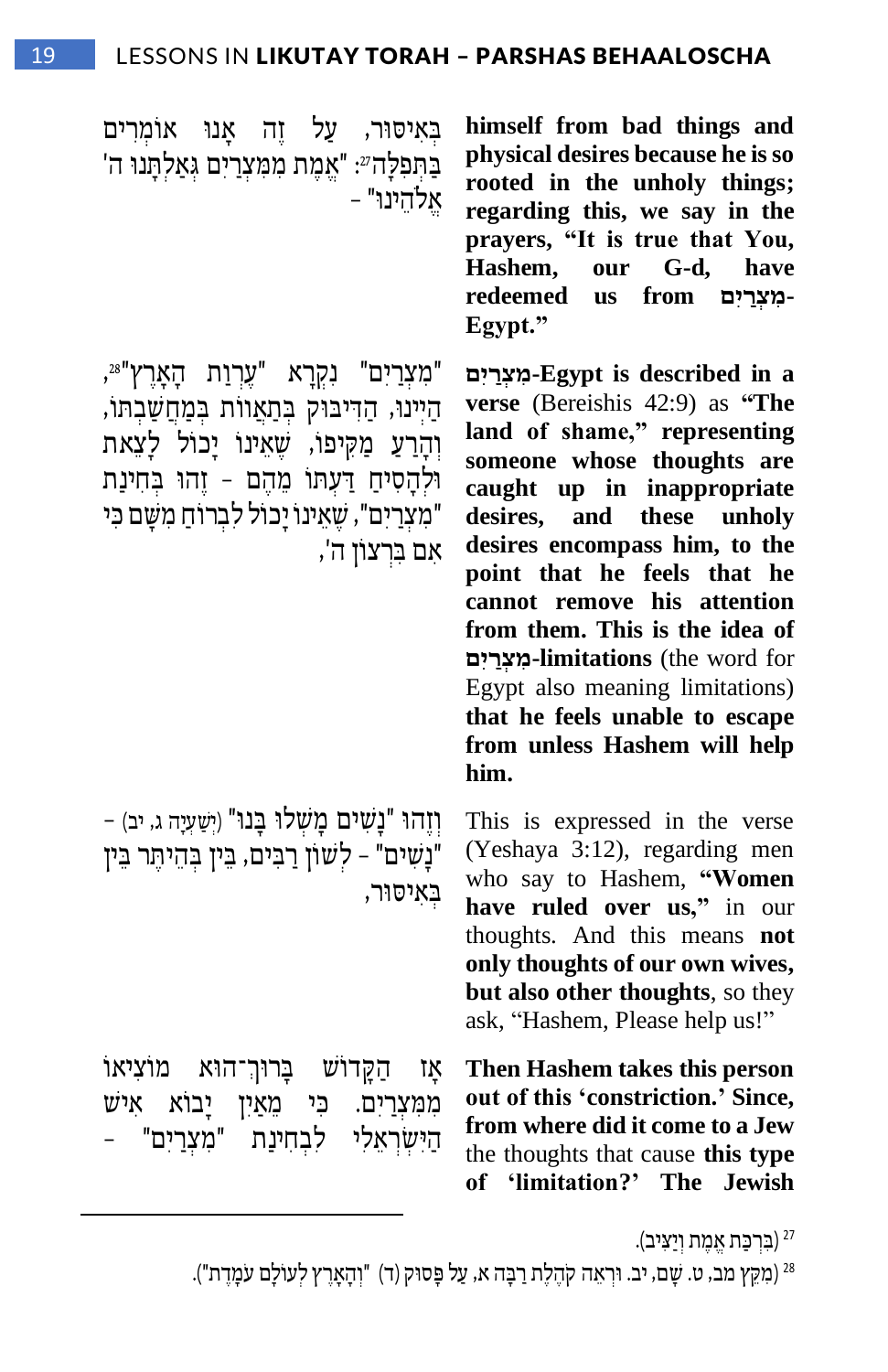שִׁנָקְרְאוּ בָּנִים לַמַּקוֹם"<sup>99</sup>, שֵׁטָּבְעָם" "לעשות רצון אביהם שבשמים"!

אֲבָל הוֹא מֵאִתו יִתְבַּרֶךְ, שֻׁנַּתַן הַיֵּצֶר־ הַרַע, (כִּמַאֲמַר (מִיכָה ד, ו): "אֲשֶׁר הַרעוֹתי וגוֹ"), כּמוֹ שַׁהַיָה גַלוּת מִצְרַיִם עַל יְדֵי גַלְגַּל; שֵׁ"גּלגל הַקֵּדוֹשׁ בָרוּךְ־הוּא עִם אַבוֹתֵינוּ עַד שֶׁהֱבִיאָם וְכוּ'"30.

וְעַל כֵּן כְּתִיב (יִרְמְיָה ב, כא) "וְאֲנֹכִי ּנְטַעָתִּיךְ שׂוֹרֵק, כּוּלֹה זֶרַע אֱמֶת"ּוּ:

אֲפִילוּ כִּשֶׁהַאַדַם נוֹפֵל לִמַטַּה חַס וְ ש ָ לו ם לְ תַ אֲ וו ת, ב ְ חִ ינַת " ש ו רֻּ " ק" – בעקמימוּת,

אַף עַל פִּי כֵו "כּוּלֹה זֶרַע אֱמֶת" וְיַכוֹל להשתנות, ויכול לעשות מזה סגו"ל – "סגוּלה מכל העמים" (יתרו יט, ה.

**people are called children of Hashem, and their nature is to fulfill the Will of their Father in Heaven, so how did they get this unholy desire in the first place?!**

**But this was also caused by Hashem, since He gave us a Yetzer Hara**-Evil Inclination, (**like it says,** (Micha 4:6**) "That I**  (Hashem) **have caused them to have bad"**)**, just like the original exile to Egypt was caused by Hashem, that "Hashem caused a series of events to happen until he brought them to Egypt."**

**Therefore, it is written**  (Yirmiya 2:21): **"And I planted you as my ק ֵׂר ֹו ש-vine, all of them are children of truth."** 

**Meaning, that even if, G-d forbid, someone falls into unholy desires, represented by the vowel רק שו -** three dots going down **•** (the word שורק) is the same letters as the word for, vine-ק ֵׂר ו ש(, **meaning that he goes crooked** into unholy desires,

**Nonetheless, the verse still confirms about every Jew that, "all of them are children of truth," and he can change that** 

<sup>30</sup> (רִאֵה שַׁבָּת י, ב. מִגִילַּה טז, ב: "נִתְגַּלְגֵּל הַדָּבָר וִיָרְדוּ אֲבוֹתֵינוּ לִמְצְרַיִם". וּרְאֵה זהַר: וַיֵּשֵׁב קִצא, ב. מִ ק ֵׂ ץ קצד, ב – קצה, א(.

<sup>31</sup> (רִאֲה זֹהַר וַיֵּרַא קי, א).

א**ָבוֹת ג, יד).** 29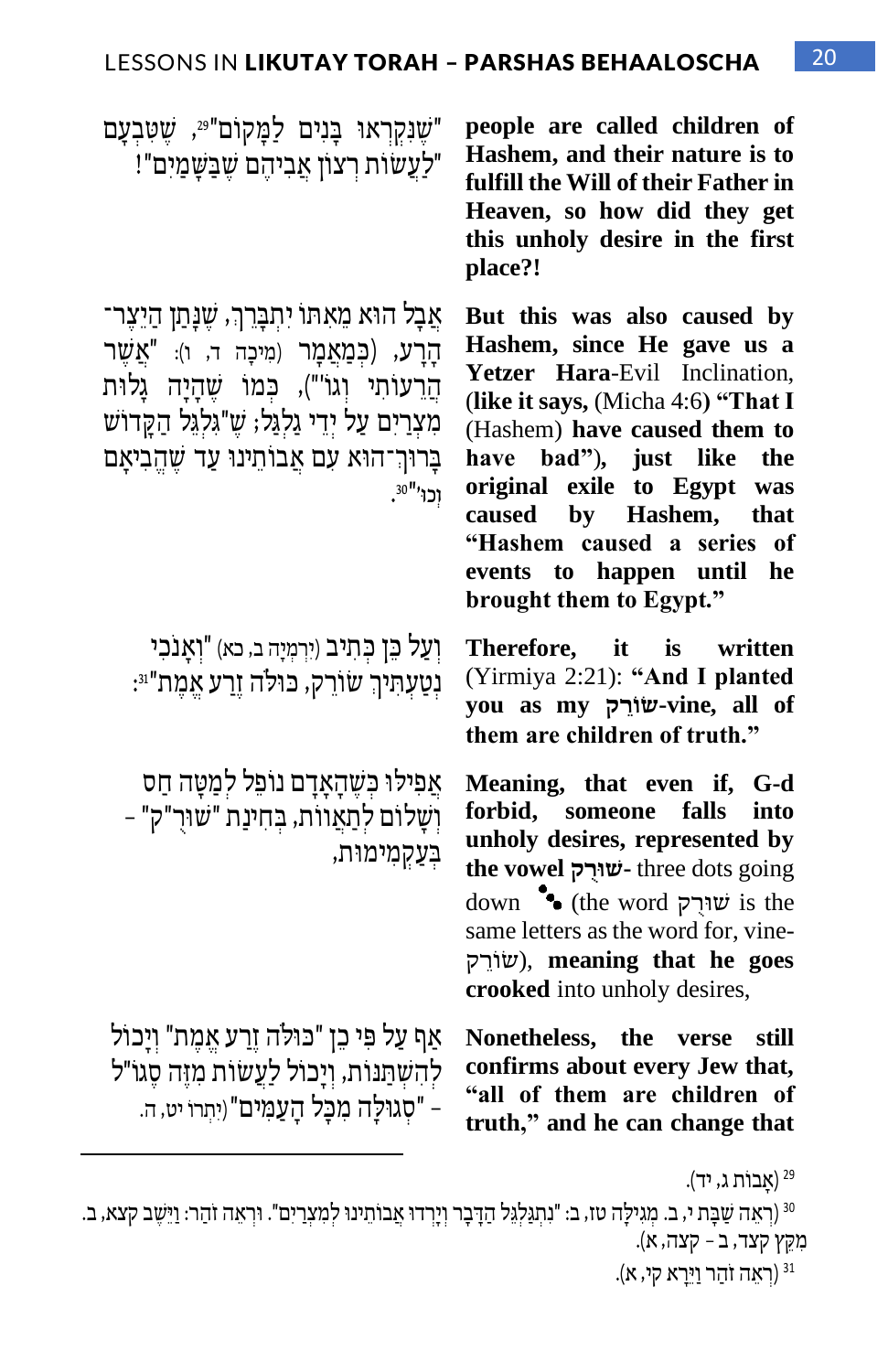.)ד עו ְו crookedness **around and make it into a "treasure" and show how we are the "treasured people from among all the nations" represented by the**  . **treasure-סֶ גוַֹׁל vowel**

The vowel האול, (which means treasure), is the same three dots as the ק ֻּר ו ש, but instead of descending three times, they are arranged to descend and the ascend again. This pattern of descent followed by ascent is a representation of the way a soul descends into a body in this world, and then, following the completion of its mission, ascends to return to its place Above with an even deeper connection to Hashem. This deeper connection to Hashem is the result of having revealed the inner powers of the soul in the lower world, revealing how this soul is a member of the treasured people.

| וִכֶּן הַיַּה בִּמְעְרַיִם, שֵׁאֲמַר הַקֵּדוֹשׁ<br>בַרוּךְ־הוּא (וַיְגַּשׁ מוּ, ד) "אַנכִי אָרֶד עָמְךָ<br>מִצְרַיִמָה, וְאָנֹכִי אַעַלְךְ גַם עָלה": | This is what happened in<br><b>Egypt: Hashem told the Jewish</b><br>People (Bereishis 46:4), "I will<br>go down with you to Egypt, and<br>I will bring you up, to also go<br><b>up higher than</b> where you<br>started." |
|-------------------------------------------------------------------------------------------------------------------------------------------------------|---------------------------------------------------------------------------------------------------------------------------------------------------------------------------------------------------------------------------|
| "אַנכִי - "מִי שֵׁאַנכִי" - אָרֶד וְגוֹ",                                                                                                             | "I- Me, Myself- will go down<br>with you," meaning that Hashem<br>Himself puts the soul into a body<br>these<br>desires<br>with<br>and<br>temptations,                                                                    |
| וִ"אַנכִי אַעַלְךָ" - שֵׁ"הַקַּדוֹשׁ בַּרוּךְ־<br>הוא עוורו" <sup>32</sup> ,                                                                          | "And I will bring you up,"<br>meaning that "Hashem helps<br>him" to overcome his Yetzer<br>Hara,                                                                                                                          |
| "גַּם – עָלה" – שֵׁבְחִינַת "גַּם" יִהְיֵה לוֹ<br>גם כֵּן עַליִּיה ּ                                                                                  | "And will also bring you up<br>higher," means that even the                                                                                                                                                               |

<sup>32</sup> (קִדּוּשִׁין ל, ב).

<sup>33</sup> (וְעַיֵּין מה שֵׁנַּתִּבַּאֵר בַּדְבּוּר הַמַּתְחִיל "וַיִּעַשׂ מֹשֶׁה נַחִשׁ נחשָׁת", בִּעְנַין פֵּירוּשׁ "גִּם זוֹ לְטוֹבַה" (לִקְמַן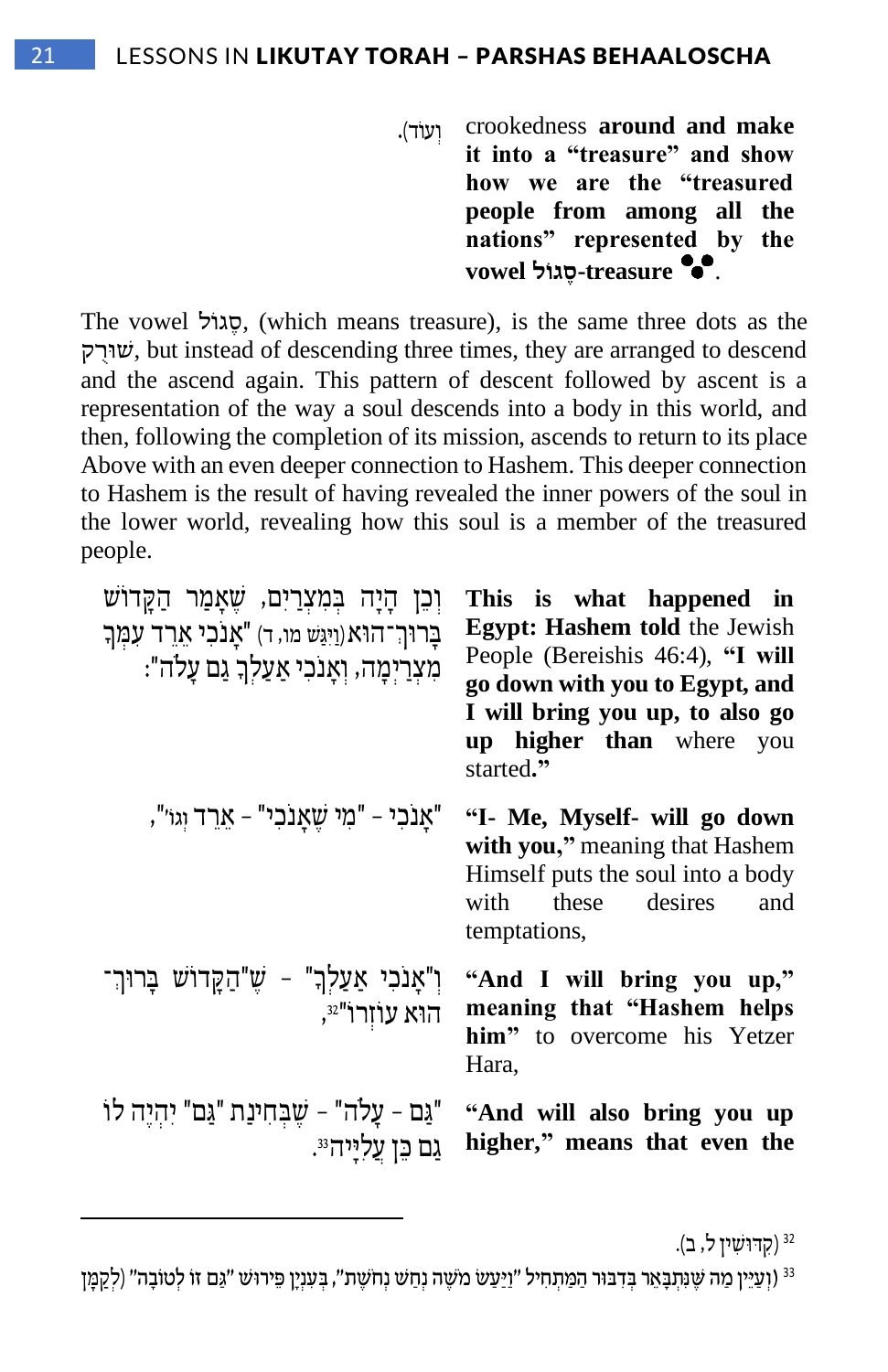Yetzer Hara who is called **"םַׁ גalso" will also go up,** in addition to the G-dly soul going up out of limitations.

Thus, he returns higher than where he started, since he also has an elevated animal soul/Yetzer Hara with him.

וְזֶהוּ "אֱמֶת מִמְּצְרַיִם גְּאַלְתֲנוּ": כִּי "כּוּלֹה זרע אַמת" כַּנַ"ל,

ַ עַל כּן "ממצרים גאַלתּנוּ ה' אַלהינוּ": ְ' \_ שֶׁהַגְּאוּלָה – שֶׁיּהִיֶּה הַוָיָ"ה לַאלהֵינוּ;

**This is the meaning of "It is true that you redeemed us from Egypt-limitations."** The fact that we were redeemed is because every Jew is essentially true to Hashem ("It is true," refers to every Jew), **since "they are all children of truth," as explained above,** every Jew has a Divine soul of Truth.

**Therefore,** the prayer continues, **"From Egypt-limitations You have redeemed us, Hashem our G-d," meaning that the redemption consists of Hashem becoming our G-d.** (When our relationship with Hashem is not personal and direct, we are at risk of becoming subservient to the Yetzer Hara, who relates to us very personally. However, when Hashem is *our personal* G-d, then we cannot serve the Yetzer Hara, because we are already serving Hashem. Thus, our personal redemption from the limitations of the Yetzer Hara is the result of our efforts to relate to Hashem personally and directly, so that Hashem is *our* G-d).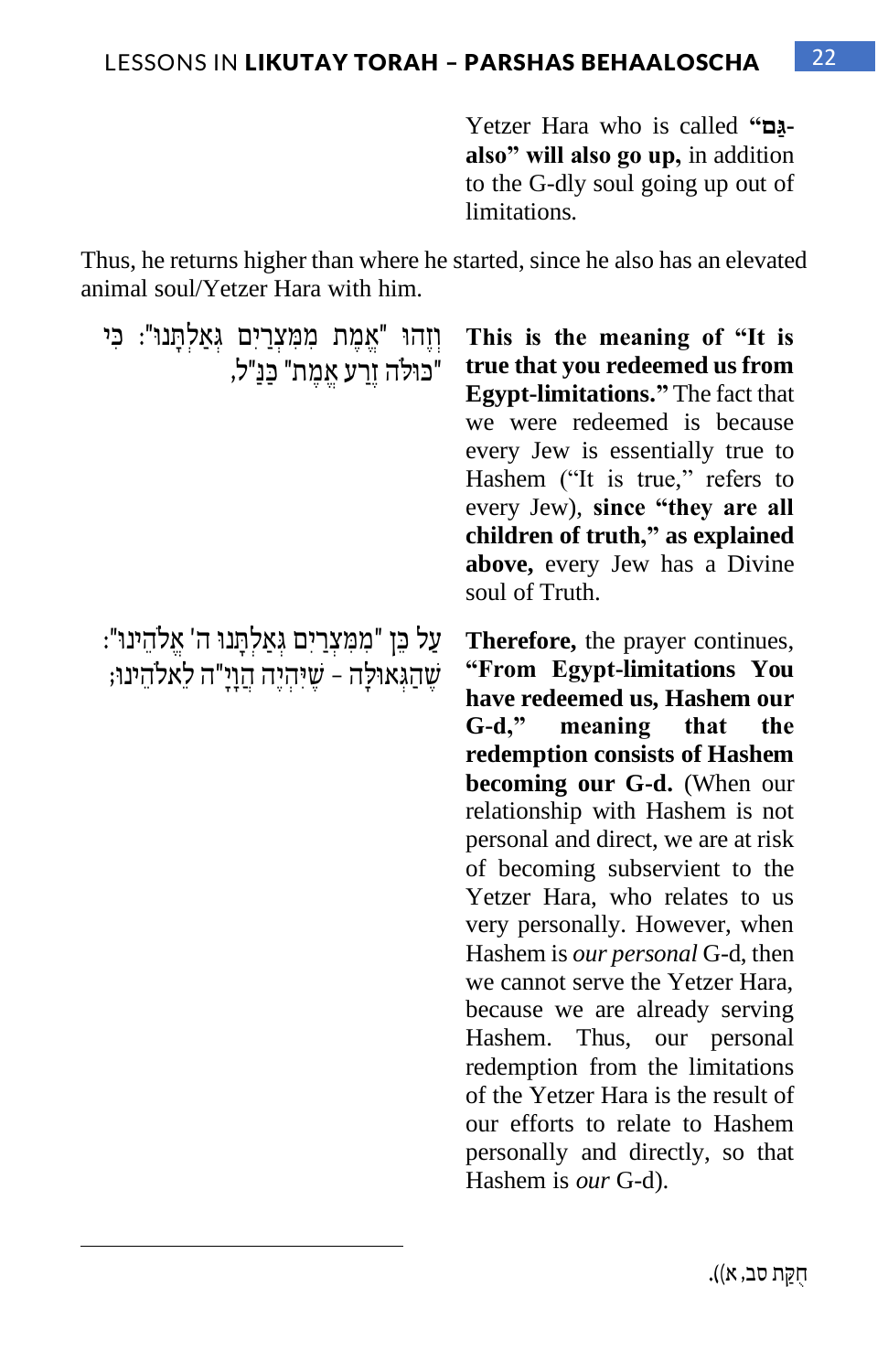"מִבֵּית עֵבָדִים", הַמְשוּעָבָּד לִתַאֲוֹת – " פ ְ דִ יתָ נו ". As it continues to explain, **"From the place of slavery"- meaning slaves to physical desires- "He redeemed us." P** וְאֵיךְ הָיִתָה הַגְאוּלָה **How** did this redemption **happen?** "כָּל בְּכוֹרֵיהֶם הָרַגִתָּ": כִּי בְּעוֹלַם נִקְרָא "פֵּטֶר כַל רָחֲם" (בֹּא יג, ב) -הָרְאשׁוֹן. וְכֵן בְּנֶפֶשׁ – הוֹא הַשֶּׂכָל, "רֵׂ אש ִ ית – חָ כְ מָ ה")ת ְ הִ ל ִ ים קיא, י(; As the prayer continues, **"All their firstborns** (of Egypt) **You killed." In the physical world, the child who "first opens the womb" of his mother is called the firstborn. So too, in the person's soul, the intellect,**  which is the first and highest expression of the soul, is called the "firstborn," as it says, (Tehilim 111:10) **"Wisdom is the first."** ' וְזֶהוּ "כָּל בְּכוֹרֵיהֵם" - הֵם שָׂכְלִיִּים של מצרים, שכל אחד רוצה להַעֲמִיד רֹצוֹנוֹ עַל יִדִי שֹכֹלוֹ – "הָרַגְתָּ" - שֶׁיִּפּוֹל מִמַּדְרֵגָתוֹ וּרְצוֹנוֹ, . ש ֶ נ ִ קְ רָ א " מִ יתָ ה" <sup>34</sup> **This then is the meaning of "All their 'firstborns,'" - meaning all the intellect of Egyptlimitations, that each person decides what he wants based on his own understanding - "You 'killed,'"- meaning that You help us lose our level of** egotistic

"וּבְכוֹרְךָ יִשְׂרָאֵל" - שֵכְּלוֹ אֱלֹהוּת, לְהִתְבוֹנֵן גְדוּלַת אֵין־סוֹף בַּרוּך־הוּא בתפלה, הַנקרַא "מִטַּה" בַּזֹהֵר ָהַקַדוֹשׁ, שֶׁיֵּּשׁ בַּתְּפְלָה "מִטָּה, כִּסֶא, מְנוֹרַה וְשוּלְחַן" (בַּזֹהַר חֶלֶק ב': מ"ד, א'.

The prayer continues**, "But, Your firstborn Yisroel" - who is totally Divine and holy, and reflects upon the greatness of the Infinite Hashem during prayer** -**which is called a "bed"** 

**in the holy Zohar, as it** 

**desires, thereby 'killing'** the ego

the drives those desires.

<sup>&</sup>lt;sup>34</sup> (רְאֵה זהַר חֵלֶק ג קלה, ב. הוּבָא בְּעֵץ חַיִּים שַׁעַר שְׁבִירַת הַכֵּלִים פֶּרֶק ו וּבְבַמָּה מְקוֹמוֹת. וּבְבְרָאשִׁית רִבְּה רִישׁ פַּרִשׁת וִיחִי: "וֹאִין מַוֹת אַלָּא הַשַּׁפַּלה").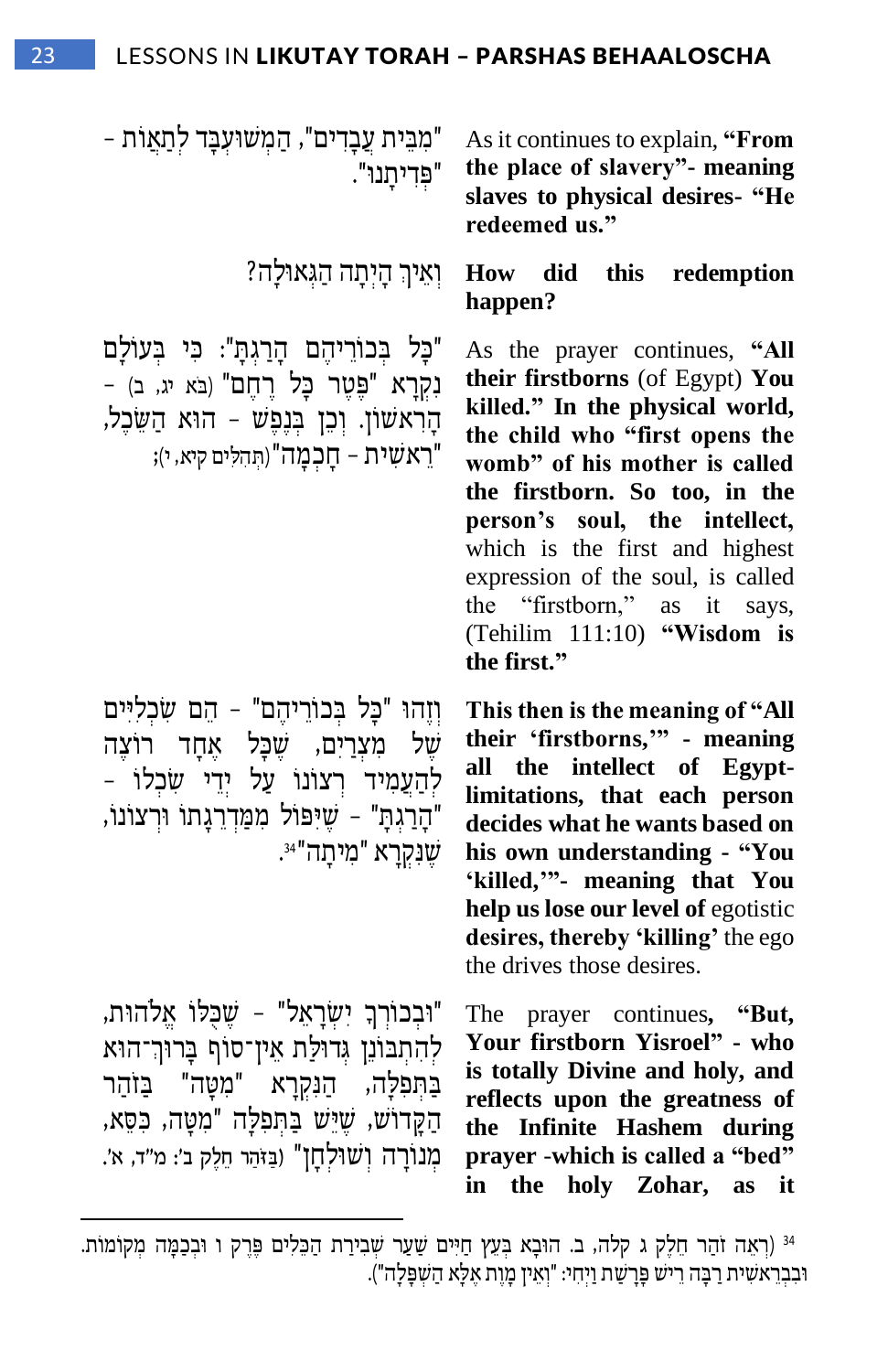| קל״ג, א׳), "רפידֻתו זָהָב" -                                                                                                                                              | describes prayer in four stages:<br>"A bed, <sup>35</sup> a chair, <sup>36</sup> a Menorah, <sup>37</sup><br>and a table, $38$ , and as prayer is<br>described as "arranging his bed<br>with gold."                                               |
|---------------------------------------------------------------------------------------------------------------------------------------------------------------------------|---------------------------------------------------------------------------------------------------------------------------------------------------------------------------------------------------------------------------------------------------|
| "גָּאַלְתָ": שָׁלֹא יִהְיֶה דֶּרֶךְ מִקְרֶה,<br>מֵחֲמַת מְנִיעֹת,                                                                                                         | The prayer continues, "You have<br>redeemed," meaning that You<br>help him to pray consistently,<br>not just whenever he happens<br>to have time, which is sporadic<br>because he is distracted by<br>other things preventing him<br>from prayer, |
| שֵׁזֵהוּ גָלוּת עֲדַיין,                                                                                                                                                  | which is still the idea of spiritual<br><b>Exile</b> (lack of proper prayer and<br>Divine awareness).                                                                                                                                             |
| אֲבָל תִּהְיֶה הַגְּאוּלָה וְחֵירוּת מִשְׁעָבּוּד<br>הַפַּרְנָסָה, שֵׁלֹא יִהְיֵה דָּבָר מוֹנֵעַ<br>מִתְּפִלָּה, כִּי בְּלֹא תְפִלָּה אִי אֶפִשָּׁר<br>להיות "סור מֵרַע". | Redemption means that he is<br>free from feeling subjugated to<br>his mundane work so that it<br>doesn't stop him from proper<br>prayer.<br>Without<br>proper<br>prayer, it is impossible to "turn<br>from the bad."                              |
| וְלָכֵן תִּיקְנוּ וְידוּיִים בִּכָל יוֹם בַּתִּפְלָה:                                                                                                                     | <b>Therefore, they</b> (the Men of the<br>Great Assembly) established to<br>say the confession prayer every                                                                                                                                       |

 $35$  Referring to Maariv or the bedtime Shema that we say before sleep, or to the morning Brachos that we say right after we get out of bed. See Or HaTorah on Behaaloscha page 357 and onwards, and Maamar Parshas Vayigash 5675.

<sup>&</sup>lt;sup>36</sup> Referring to the Shema and its blessings in the morning prayer, which we say sitting down.

<sup>&</sup>lt;sup>37</sup> Referring to the Shemona Esrai of the morning prayer, where we become totally nullified to Hashem, standing with our feet together, like the Menorah that only had one leg.

<sup>38</sup> Referring to the Pesukei Dezimra prayers, where we feed our animal soul with an awareness of Hashem (See Likutei Torah Bechukosai).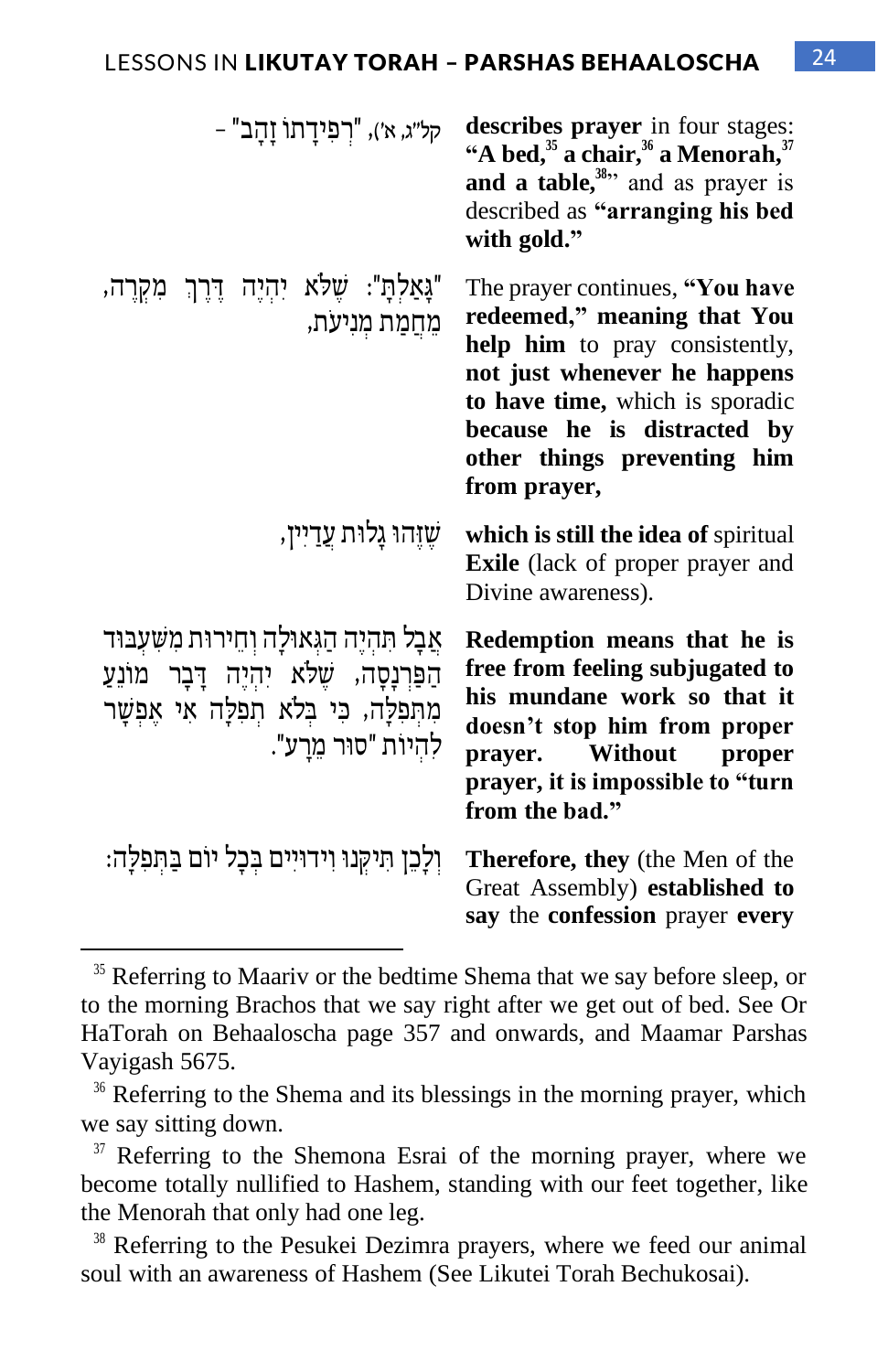**day during** (the end of the) **prayer service.** שֵקוֹדֶם הַתִּפְלָה כְּשֶׁיּתְבּוֹנֵן שִׁפְלוּחָתוֹ, ש ֶ הו א ב ְ " מִ צְ רַ יִ ם", **Before prayer, when a person will reflect on his lowly state that he is still in םִַׁי ר ְּצ ִמlimitations** of his Yetzer Hara - וִיתְבוֹנֵן בְגְדוּלַת אֵין־סוֹף בָרוּך־הוּא – יִ תְ חָ רֵׂ ט ב ְ וַ ד ַ א י מִ ן הָ רַ ע; **and he will further reflect upon the greatness of the Infinite Hashem, then he will undoubtedly regret the unholiness that he became attached to,**  , וּבַתְּפִלָּה יִהְיֶה "וִידוּי דְבָרִים", And, during prayer (during Tachanun, after Shemona Esrai), **he will confess to Hashem** his feelings of wanting to pull away from worldly desires, and Hashem will help him. וְאָז יִהְיֶה מְנוֹרָה "אַחַת, זָהָב טָהוֹר", ֶש י " יְרֵׂ כָ ה ו פִ רְ חָ ה " – מְ נו רָ ה ִ ְהֶיה אַ חַ ת. **Then, he will be part of the "One Menorah of pure gold" so that, from the simplest of Jews to the greatest Tzadikim, it will be** visible that it is **all one Menorah.** אַך הָעִיקֶר, שֶׁצָרִיךְ לְהִיוֹת אַחְדוּת גמוּר זה עם זה, שלֹא יַביט ברַעַת חבירו וכו'. The fourth stage of the process: **However, the main thing needed for there to be true unity between Jewish people is that one person should not see the bad in his friend.** וְהַיִינוּ, שֶׁיֵּדַע שֵׁיֵּשׁ לְמַעָלַה מִנוֹרַה " מִ קְ ש ָ ה" – **How does he do this? He should know and reflect upon the following: Above, in the spiritual level of the Menorah,**  the source of the Jewish souls in Malchus of Atzilus, **all the souls exist as "one solid piece."**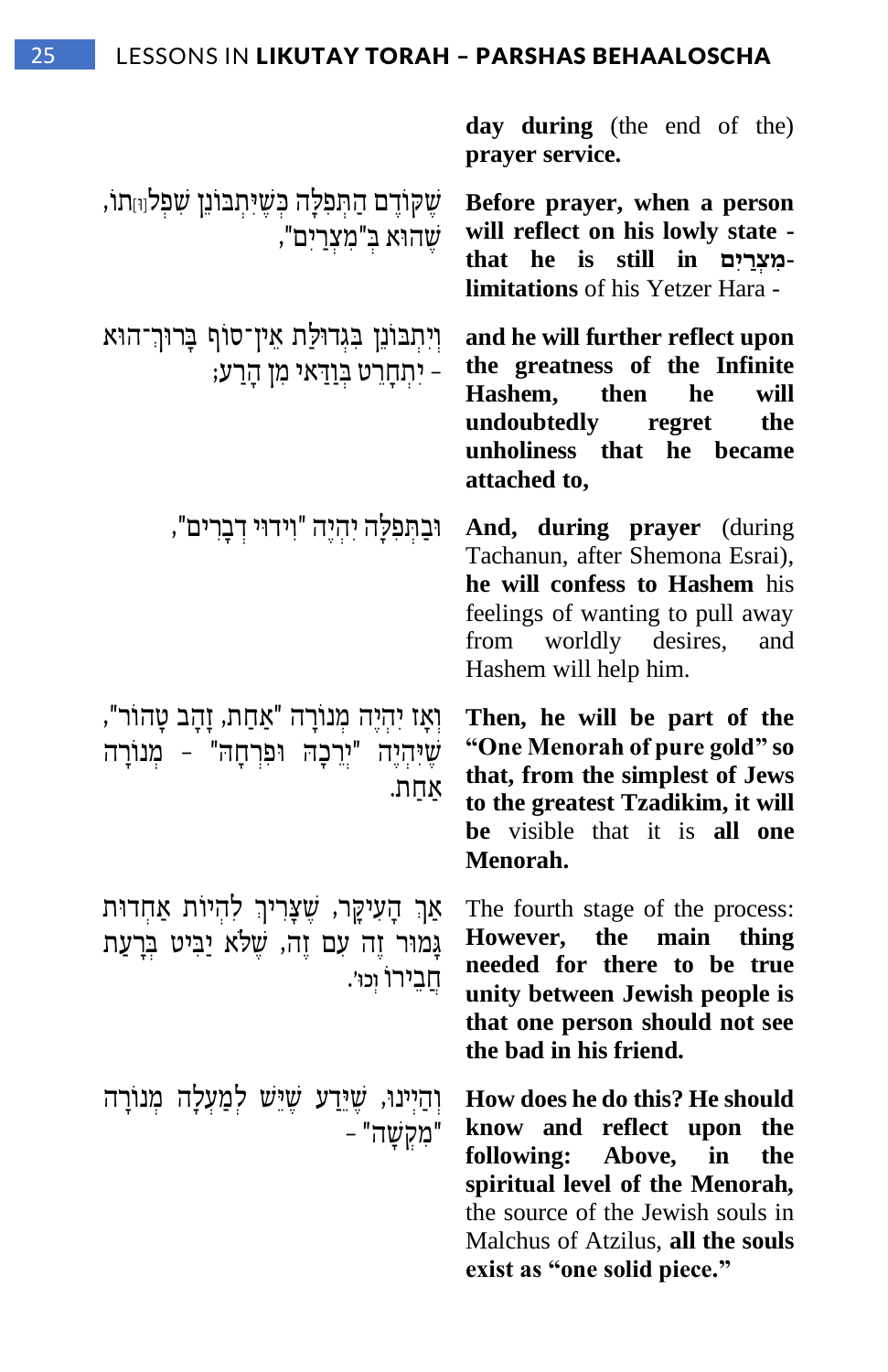| שֶׁהָעֶלְיוֹן ירֵד לְמַטָּה, וְהַתַּחְתוֹן עוֹלֶה<br>לִמַעִלַה.                                                | At that level, a person on a high<br>soul level can be expressed in a<br>low soul level, and a person on a<br>low soul level can be expressed<br>in a person with a high soul level.                                                                                                                               |
|----------------------------------------------------------------------------------------------------------------|--------------------------------------------------------------------------------------------------------------------------------------------------------------------------------------------------------------------------------------------------------------------------------------------------------------------|
| שֶׁהָרַע יוֹרֵד לִפְעָמִים לְמַטָּה, וְנִכְנַס<br>בָּאָדָם רַע.                                                | For<br>example,<br>sometimes,<br>a<br>person who usually does good<br>things did something bad, and the<br>bad thing that he did became<br>expressed in a person who<br>usually does bad, dragging him<br>down even lower.                                                                                         |
| וּלְהֵיפֵךְ, עֲשִׂיַּית אֵיזֶה מִצְוָה מֵאֲדָם<br>רַע, לפְעָמִים עוֹלֶה לְמַעְלָה וְנוֹטֵל<br>אחר.             | And sometimes the opposite<br>happens: Someone who usually<br>does bad things can do<br>a<br>mitzvah, and sometimes it goes<br>up to inspire someone else,<br>while the one who did<br>the<br>mitzvah remains uninspired.                                                                                          |
| וְכָל אָדָם צָרִיךְ לִתְלוֹת הַחִסָּרוֹן בּוֹ;<br>וִהַטוֹב שֶׁלוֹ - שֶׁמָּא הוּא מֵאַחֵר<br>שֶׁעָלָה למַעִלַה, | Every person should think that<br>the bad that he finds in himself<br>is from his own bad decisions<br>and any unholy things that he<br>connected to, and the good that<br>he finds in himself, might really<br>be from someone else whose<br>good deeds elevated him.                                             |
| וְרָעַת אֲחֵרִים - שֶׁמָּא הוּא שֶׁלוֹ שֶׁיַּרַד<br>לִמֲטֵה,                                                   | But, when he looks at his friends,<br>he should think the opposite: The<br>bad he sees in other people,<br>it's<br>from<br>his<br>maybe<br>own<br>unholiness that came down to<br>affect these people, and that's<br>why they are in such a bad state.<br>Whereas the good in them is from<br>their own hard work. |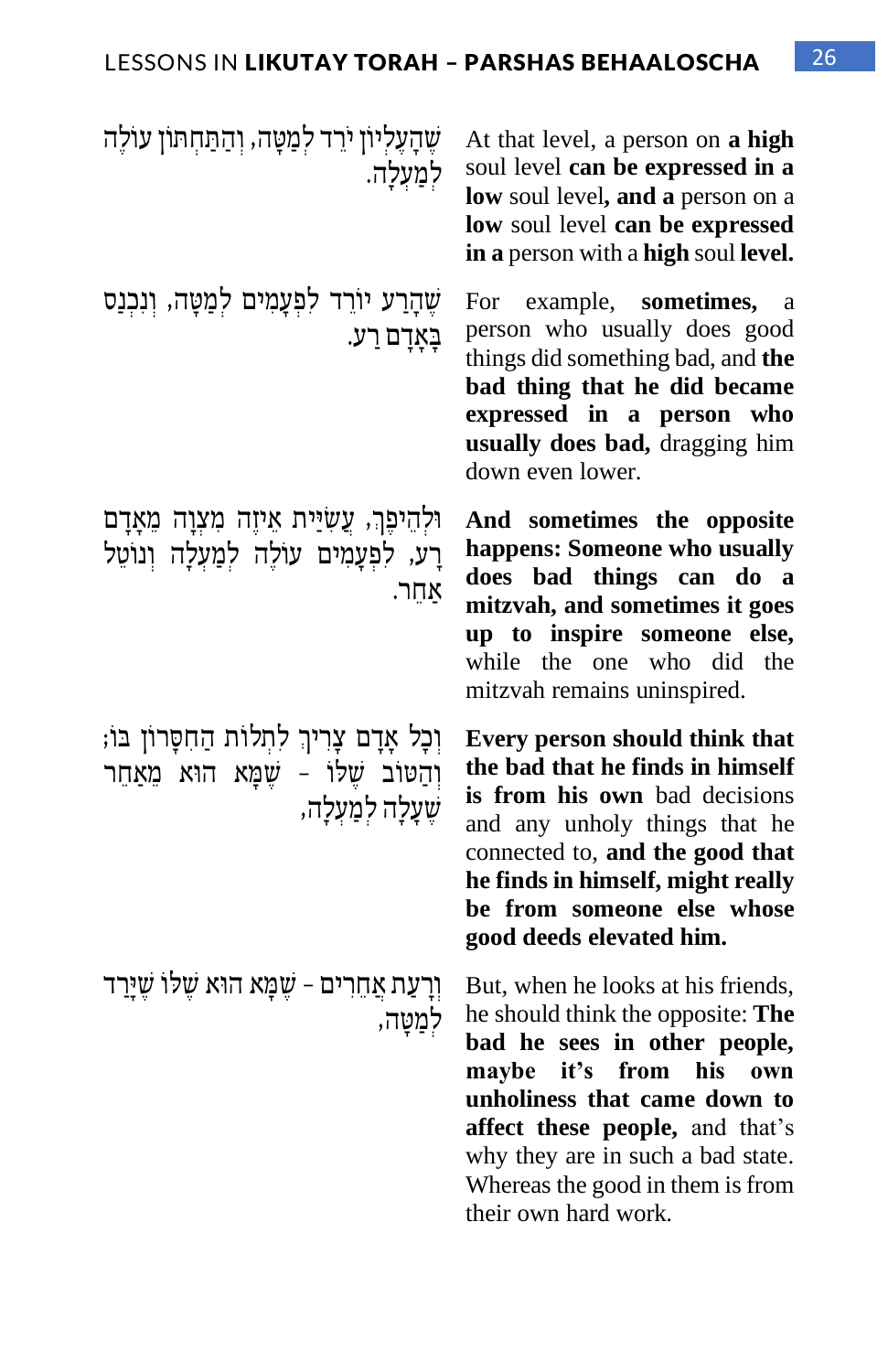ַ וְאָז יִהְיֶה בָּאֱמֶת אֶחָד - הַיָּרֵךְ עִם הַפּרַחִים, שַׁכַּל אַחַד יַחֲזִיק עַצְמוֹ ם <sup>tne ל</sup>ִבְחִינַת "יְרֵךְ" וְלַחֲבֵירוֹ בְּחִינַת " "פֵּרַח" - וַחֲבֵירוֹ לְהֵיפֵךְ.

וְאָז יָכול אַהֲרֹן הַכֹּהֵן לְהַדְלִיק אֵשׁ בְּכַל הַז' נֵרוֹת, שֵׁהוּא 'כֹּהֶן גַּדוֹל', "רַב חסד", שכל החסדים בו -

יוּכַל לְהַמְשִׁיךְ מֵ"אַהֵבָה־רַבָּה" ל"אַהֲבַת־עוֹלָם", וֹאֵז ממילָא יִהִיה "תוכו רַצוּף אַהַבָה" (שִׁיר הַשִּׁירִים ג, י), בְהַתְגַּלוּת לְבוֹ כְּרְשָׁפֵי אֵשׁ וְכוּ׳.

**Then, when everyone will do that, we will be truly one, from the bottom to the top, since each person will consider himself as the "bottom" and his friend as the "top," and his friend will do the same thing back to him,** with each person subduing their own ego.

**Then, Aharon, the Kohen Gadol will be able to light the fire** of Hashem **in all the seven lamps of the Menorah,** in all the seven groups of the Jewish People, **since he is the "Kohen Gadol," which corresponds to Hashem's attribute of "Abundant Kindness" that contains all Kindnesses.**

**He will be able to draw down the "infinite love of Hashem" into our "love of Hashem** based on His creation **of the world," and our entire being will be permeated with a revealed love of Hashem in our heart like a flaming fire.**

ן יְהוּ "בְּהָעֲלוֹתְךָ אֶת הַנֵּרוֹת"<br>**This is the idea behind** the first verse of the Parsha, **"When you** (Aharon) **will cause the flames**  of the Menorah **to go up…"**

> **: שֵׂאֲהֲרֹן יַעֲלֶה אוֹתָם.**  $\ddot{a}$  **Meaning that Aharon will elevate them** -every Jew- who makes himself into a spiritual Menorah, by drawing down into them an intense love for Hashem.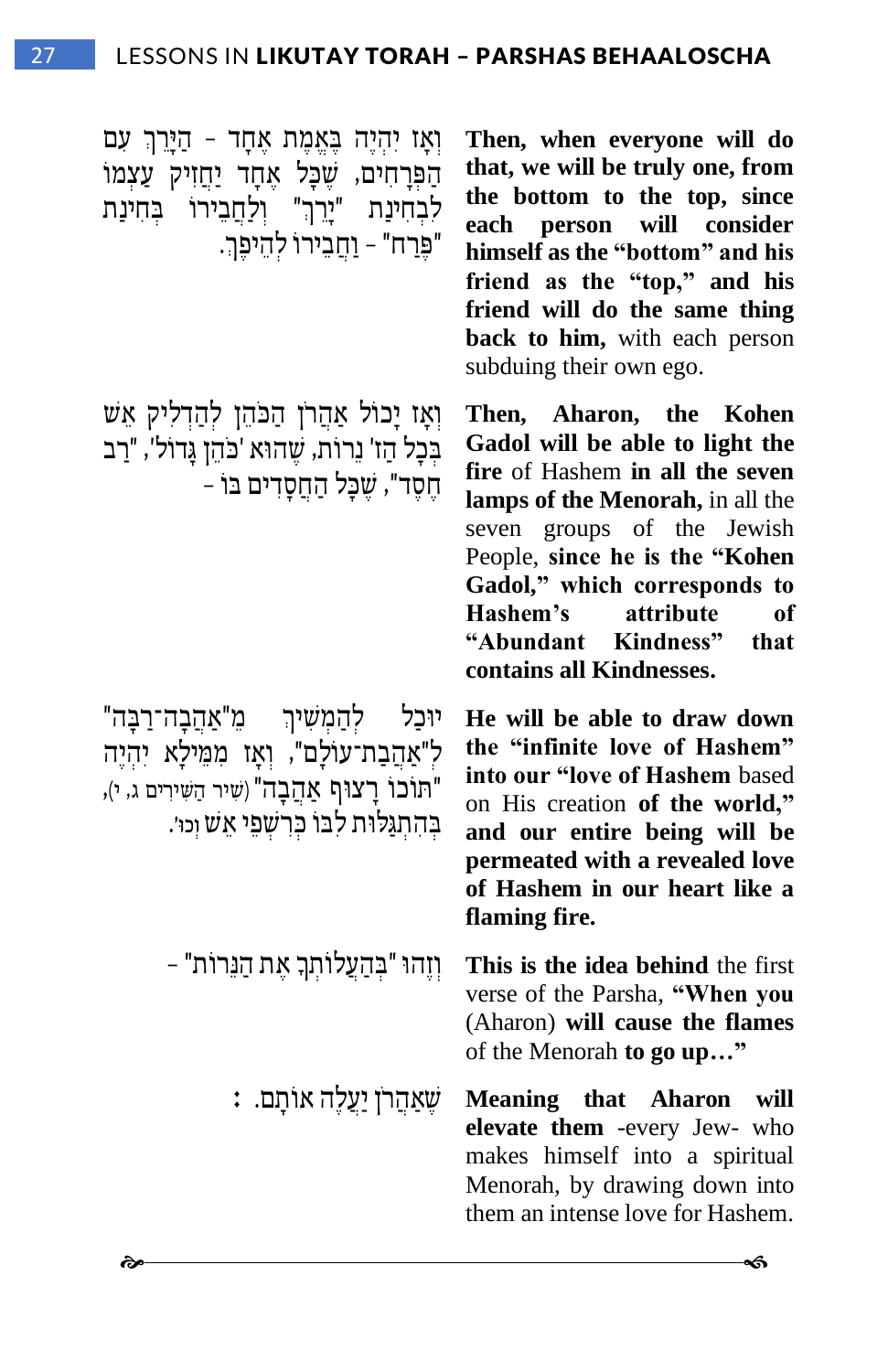#### **Summary and Lessons in the Service of Hashem**

#### **from the Maamar**

The Alter Rebbe goes through the four stages of the spiritual service of transforming ourselves into a Menorah, based on the verse quoted in the maamar, as follows:

- 1- "ה ָ ש ְק ִמ-beaten"- Just like the Menorah was made from a solid piece of gold that was beaten with a hammer into the shape of a Menorah, thereby shifting around the position of the gold, so too we need to shift around our priorities. We need to shift our physical needs and concerns to be lower on the priority list, and our service of Hashem to the top of the priority list. This is also expressed in how we eat and how we talk, etc. We have to pay attention that we don't focus on these things as a priority and an end goal. Rather, they aare useful as a means to accomplish our true goal and priority of serving Hashem.
- 2- "ב ָהָז-gold"- The nature of gold is to give off a reddish shine, similar to the color of fire. This represents a fiery, passionate feeling of fear and love for Hashem. How do we attain this fear and love? By concentrating on the praises of Hashem during prayers, especially in Pesukei Dezimra and the blessing before Shema, which describe at length how Hashem creates and runs every detail of the infinite details of creation with His awe-inspiring power and wisdom.

In particular, we attain this love and fear when we reflect on the fact that Hashem creates the entire world every day. We are reminded of this when we see that every night, the light of day disappears, and every morning Hashem creates new light and warmth for us. This is true for each person in particular. Hashem literally created him today, just like Adam, the first man, on the day he was created. When a person reflects on these facts, he will attain respect, awe, and shame before his Creator. He will not want to rebel against Him and will also be drawn with a fiery yearning to connect to Hashem, Who is so awesome.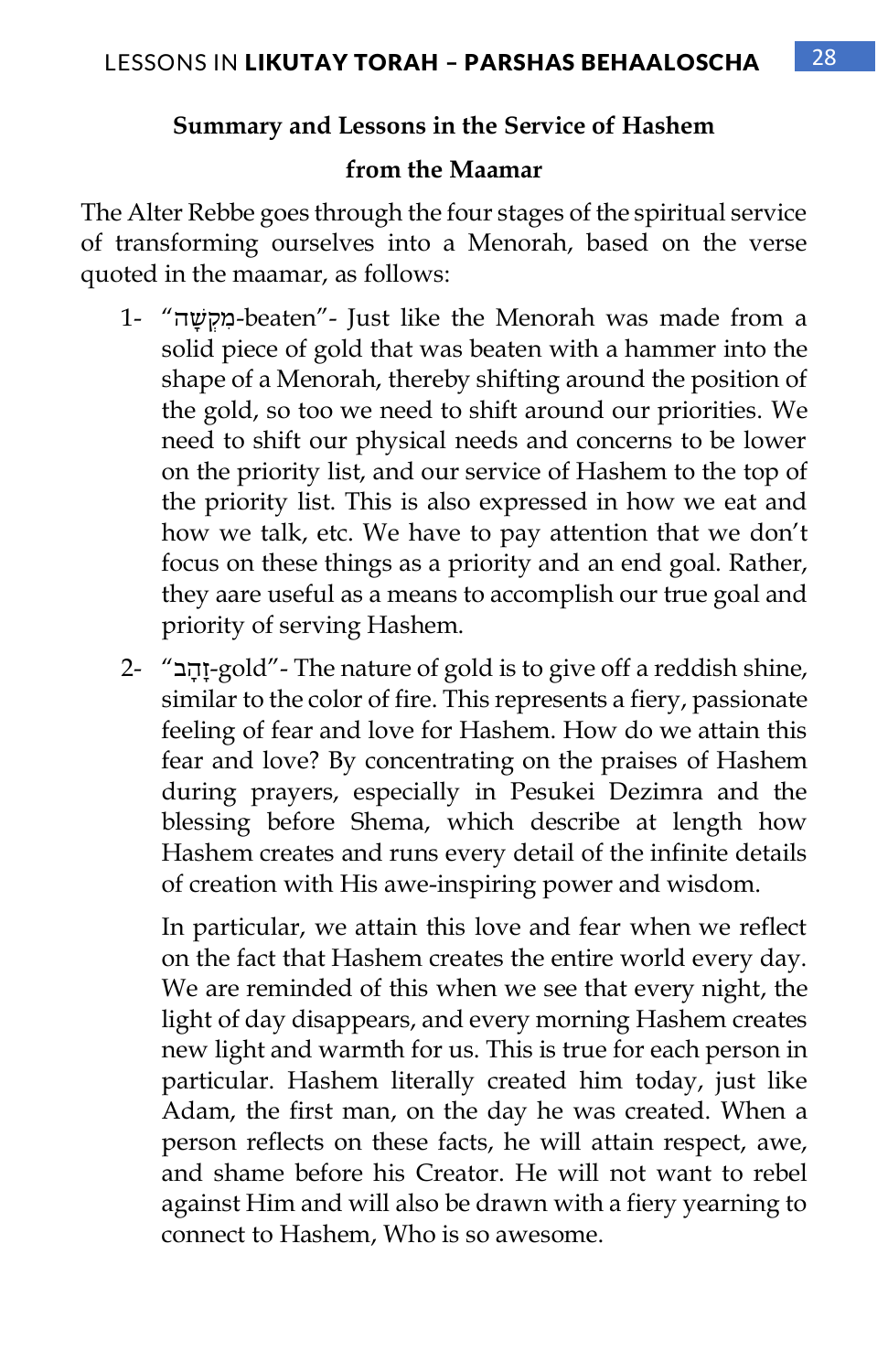#### 29 LESSONS IN LIKUTAY TORAH – PARSHAS BEHAALOSCHA

3- "עַד יִרֲכָה עַד פִּרְחָה" - "all of its details, from its top to its bottom, were from one solid piece of gold"- The Menorah had many components from its top to its bottom. All were essentially connected and unified, having been made from one single piece. Similarly, the entire Jewish People, from the greatest Tzadikim to the simplest Jews, are all essentially connected and one, unified entity. However, this connection is only apparent when a person is free from sin, since sin changes his appearance from his original state of "pure gold." To restore his purity and revealed a connection to Tzadikim and everyone else, he needs to free himself from his connection to base, physical desires.

How can one who feels stuck in physical desires pull himself out? The answer is that the same Hashem who gave us the Yetzer Hara (physical desires) also gives us the power to leave the limitations (מִצְרַיִם) of those desires and reconnect to Hashem in an even stronger way than before. This is also accomplished during prayer, where a person has the ability to get rid of his unholy thoughts by focusing his mind on the true greatness of Hashem. By focusing on how Hashem creates everything every morning and himself in particular, he comes to a recognition of Hashem. Then, after Shemona Esrai, he compares his newfound awareness of Hashem to his usual thoughts of physical, mundane desires. He will come to truly regret that mode of thinking and will ask Hashem to help him. By doing this every day, he receives strength from Hashem to continue his proper thoughts throughout the day, thereby enabling him to free himself of the limitations of the Yetzer Hara. Thus, one can return to be "pure gold," unblemished by any unholy conduct. Then, his connection to Tzadikim and the entire Jewish People becomes fully revealed again.

 $4$ - "עַר פְּרְחָה מִקְשָׁה הָואַ -from its top to its bottom, the entire Menorah was made of one solid piece" - Besides for nullifying our ego before Hashem during prayer, we also need to nullify our ego towards other people. One way to do this is to reflect on the following concept: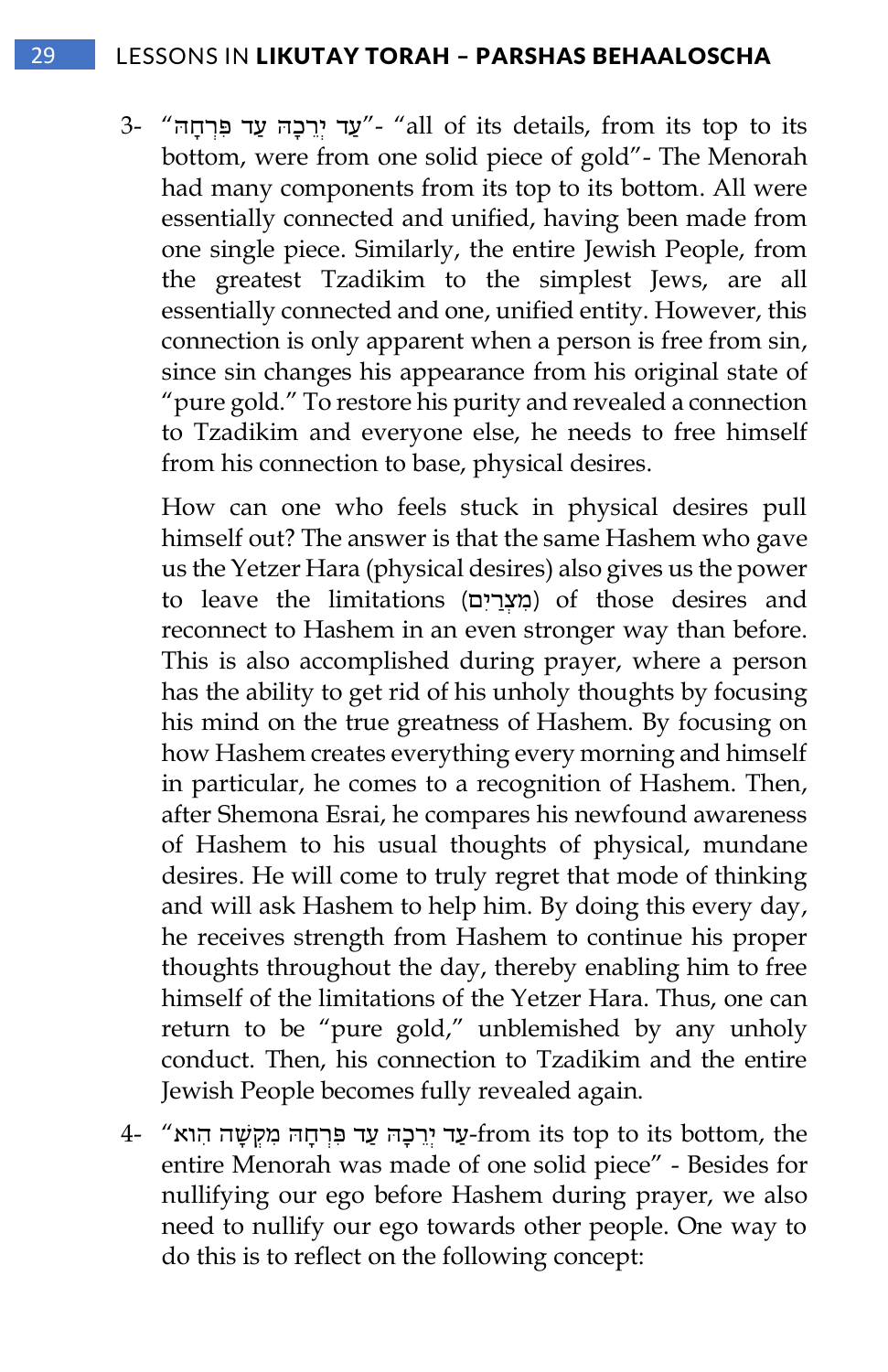Just as in the Menorah, the gold that started out on the top of the block shifted position towards the bottom when it was beaten with the hammer, and the gold that was originally positioned at the bottom of the block, through the blows of the hammer shifted position towards the top; so too, all the Jewish souls are interconnected and have a "shifting effect" on each other. This means that sometimes an average person becomes inspired to do more Mitzvos and learn more Torah, etc., not because of his own merits, but because he is receiving this inspiration from the soul of someone else that is connected to him. The opposite is also true; sometimes an average person becomes overwhelmed with negative desires and feelings, which drags him down to sin, not because of his own bad behavior, but because he was affected negatively by the soul of someone else that is connected to him. When we look at someone else, we should remind ourselves that the good things they do are from their own hard work, and the sins they do could be from my own bad behavior that had a negative effect on them. And when we look at ourselves, we should judge ourselves that the good things we do are because we receive inspiration from other peoples' good behavior, and when we sin, it is our own fault that we chose not to listen to Hashem.

When we think this way, we can nullify our ego towards other people, seeing only the good in them and attributing their flaws to the fact that we need to work more on ourselves.

The maamar concludes by teaching that after we spiritually make ourselves into a Menorah by nullifying our ego and our physical desires and working to fear Hashem during prayer, then Aharon, the level of Hashem's abundant kindnesses, will "light us up." Meaning that Hashem will reveal a great, fiery and illuminated love for Hashem into us during prayer, on an infinitely deeper level than we could every generate through our own efforts alone. (See Lesson is Torah Or for Parshas Ki Sisa for more on this).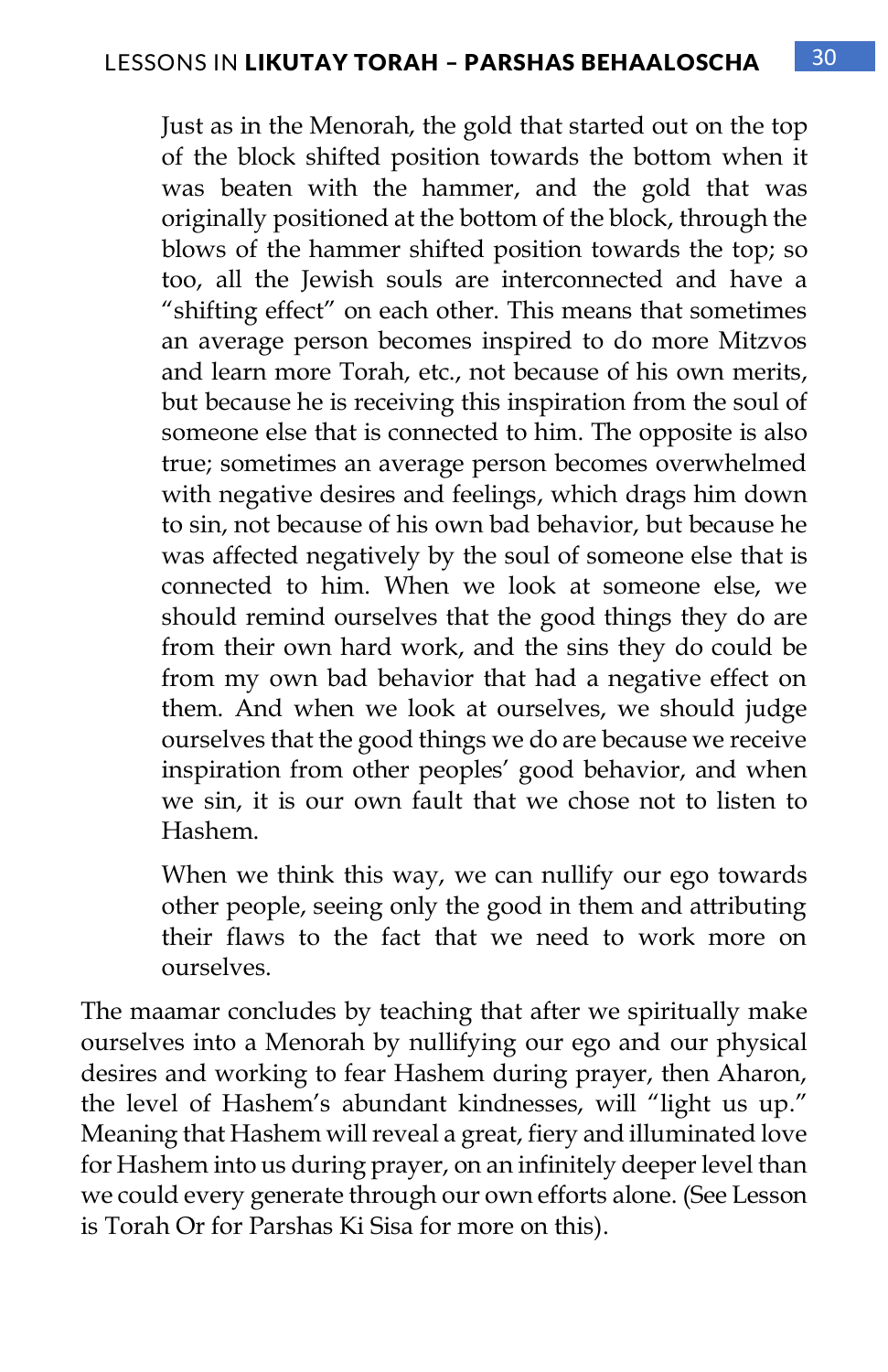#### **Likutay Torah English translation project:**

The original text of the maamarim with נקודות and punctuation is presented side by side with a phrase-by-phrase translation and explanation. The translation of the text is in **bold** whereas the commentary is in regular font. The explanations of general concepts that are not directly relevant to understanding the flow of the maamar are in footnotes.

All of the commentary of the Tzemach Tzedek printed with brackets in the original Likutay Torah have been moved to the Hebrew footnotes and left untranslated.

#### **The Goal**

The main purpose of this project is to enable the reader to learn the Likutay Torah in the original. By learning the words, structure, and concepts of the maamarim, eventually they should be able to learn it by themselves in the original.

The Ma'amarim of LIKUTEI TORAH and TORAH OR are copyright by the Kehot Publication Society, a division of Merkos L'inyonei Chinuch Inc., and are reprinted here with special permission. To purchase the original visit www.Kehot.com.

I would like to thank: Kehot for permission to use the text of the maamarim, the administrator of the מנוקד תורה לקוטי project for helping with the נקודות and punctuation, to see any Maamar from Torah Or/Likutay Torah with נקודות go to his website [www.ChassidutBehirah.com,](http://www.chassidutbehirah.com/) to R' Baruch Katz for creating and managing the website, and Rabbi Yitzchok Miller for editing.